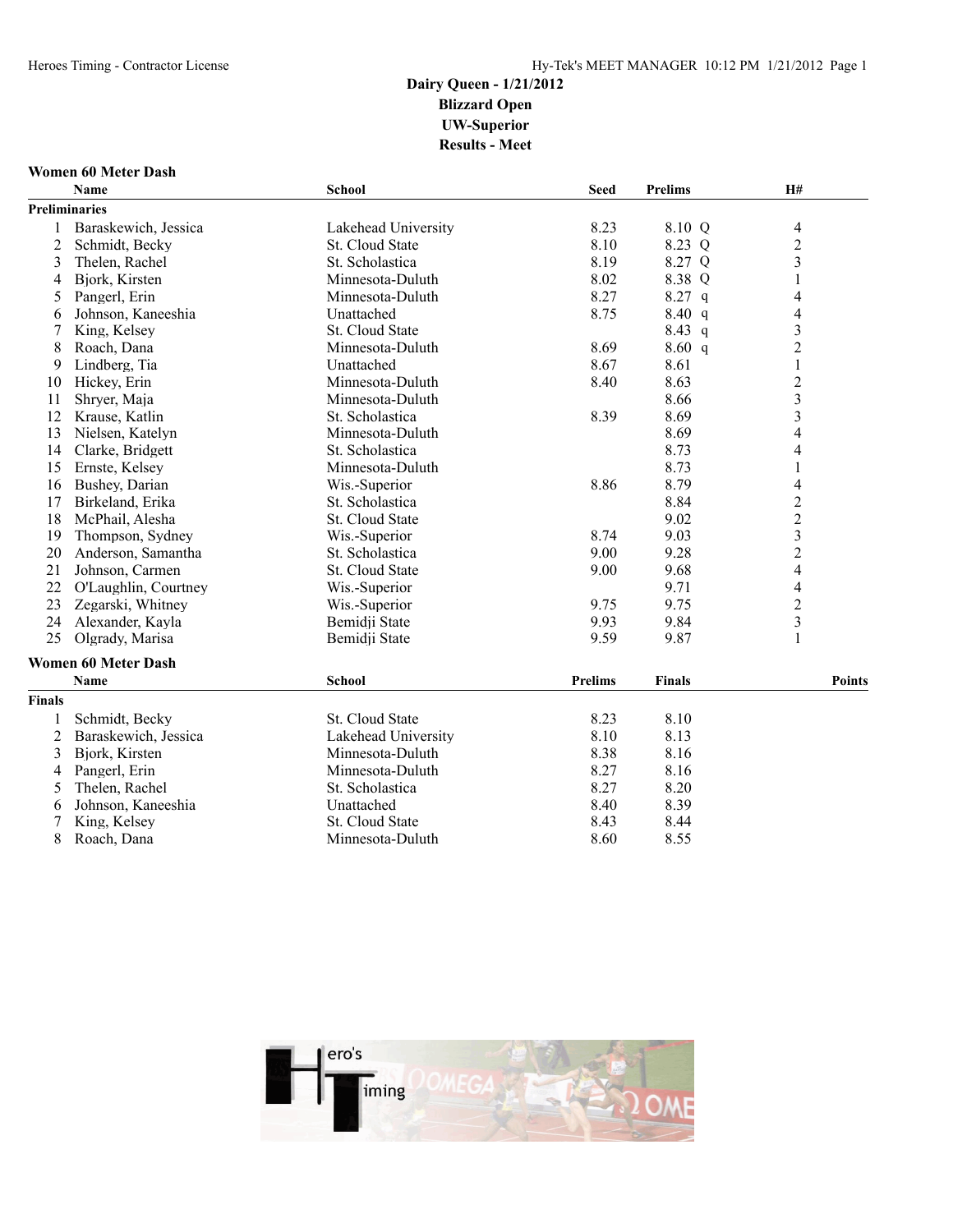### **Women 200 Meter Dash**

|                | <b>Name</b>                 | <b>School</b>       | <b>Seed</b> | <b>Finals</b> | H#                      | <b>Points</b> |
|----------------|-----------------------------|---------------------|-------------|---------------|-------------------------|---------------|
| <b>Finals</b>  |                             |                     |             |               |                         |               |
| 1              | Bjork, Kirsten              | Minnesota-Duluth    | 26.42       | 27.18         | $\mathbf{1}$            |               |
| $\overline{2}$ | Baraskewich, Jessica        | Lakehead University | 27.50       | 27.32         | 1                       |               |
| 3              | Bettendorf, Catie           | Minnesota-Duluth    | 27.61       | 27.81         | 1                       |               |
| 4              | Shryer, Maja                | Minnesota-Duluth    | 27.75       | 28.18         | 1                       |               |
| 5              | Buske, Brianna              | St. Scholastica     | 27.80       | 28.30         | $\sqrt{2}$              |               |
| 6              | Witikko, Niila              | St. Cloud State     | 28.00       | 28.40         | $\overline{c}$          |               |
| 7              | Ernste, Kelsey              | Minnesota-Duluth    | 28.00       | 28.48         | $\frac{2}{3}$           |               |
| 8              | Lindberg, Tia               | Unattached          | 28.71       | 28.68         |                         |               |
| 9              | Pangerl, Erin               | Minnesota-Duluth    | 28.82       | 28.79         | 3                       |               |
| 10             | Johnson, Kelsey             | Wis.-Superior       | 29.25       | 29.01         | 4                       |               |
| 11             | Bushey, Darian              | Wis.-Superior       | 30.47       | 29.37         | 4                       |               |
| 12             | Birkeland, Erika            | St. Scholastica     | 28.00       | 30.30         | 3                       |               |
| 13             | Thompson, Sydney            | Wis.-Superior       |             | 30.76         | 4                       |               |
|                | <b>Women 300 Meter Dash</b> |                     |             |               |                         |               |
|                | Name                        | <b>School</b>       | <b>Seed</b> | <b>Finals</b> | H#                      | <b>Points</b> |
| <b>Finals</b>  |                             |                     |             |               |                         |               |
| 1              | Ohaju, Laurel               | St. Scholastica     | 42.79       | 43.81         | 1                       |               |
| $\overline{2}$ | Williams, Lexi              | Minnesota-Duluth    | 43.50       | 44.01         | 1                       |               |
| 3              | Vaughan, Caitlin            | St. Scholastica     | 45.53       | 45.96         | $\overline{2}$          |               |
| 4              | Worthington, Kelly          | Minnesota-Duluth    | 43.34       | 45.98         | $\mathbf{1}$            |               |
| 5              | Ogden, Kailee               | St. Scholastica     | 45.50       | 46.28         | $\overline{c}$          |               |
| 6              | George, Molly               | Minnesota-Duluth    |             | 46.46         | $\overline{\mathbf{3}}$ |               |
| 7              | Mudek, Kelsey               | St. Scholastica     | 46.33       | 46.71         | $\overline{c}$          |               |
| 8              | Alexandrou, Kallistheni     | Minnesota-Duluth    |             | 47.64         | $\overline{\mathbf{3}}$ |               |
| 9              | Pfaff, Andrea               | St. Cloud State     |             | 48.94         | $\overline{\mathbf{3}}$ |               |
|                | <b>Women 600 Meter Run</b>  |                     |             |               |                         |               |
|                | <b>Name</b>                 | <b>School</b>       | <b>Seed</b> | <b>Finals</b> | H#                      | <b>Points</b> |
| <b>Finals</b>  |                             |                     |             |               |                         |               |
| 1              | Maxfield, Heather           | Lakehead University | 1:37.40     | 1:39.42       | 1                       |               |
| $\overline{c}$ | Demulling, Maggie           | Minnesota-Duluth    | 1:37.94     | 1:42.27       | 1                       |               |
| 3              | Ivec, Vanessa               | Lakehead University | 1:39.80     | 1:42.34       |                         |               |
| 4              | Ohman, Michelle             | Bemidji State       | 1:40.77     | 1:42.56       | 1                       |               |
| 5              | Miller, Hallie              | St. Scholastica     | 1:40.00     | 1:46.11       | 1                       |               |
| 6              | Witikko, Niila              | St. Cloud State     |             | 1:46.23       | $\overline{c}$          |               |
| 7              | Ostrom, Cassie              | Lakehead University | 1:52.80     | 1:50.76       | $\overline{\mathbf{c}}$ |               |
| 8              | Kosey, Taylor               | Minnesota-Duluth    | 1:41.29     | 1:52.95       | $\overline{c}$          |               |
| 9              | Ferry, Maggi                | St. Scholastica     | 1:48.00     | 1:55.83       | $\overline{2}$          |               |

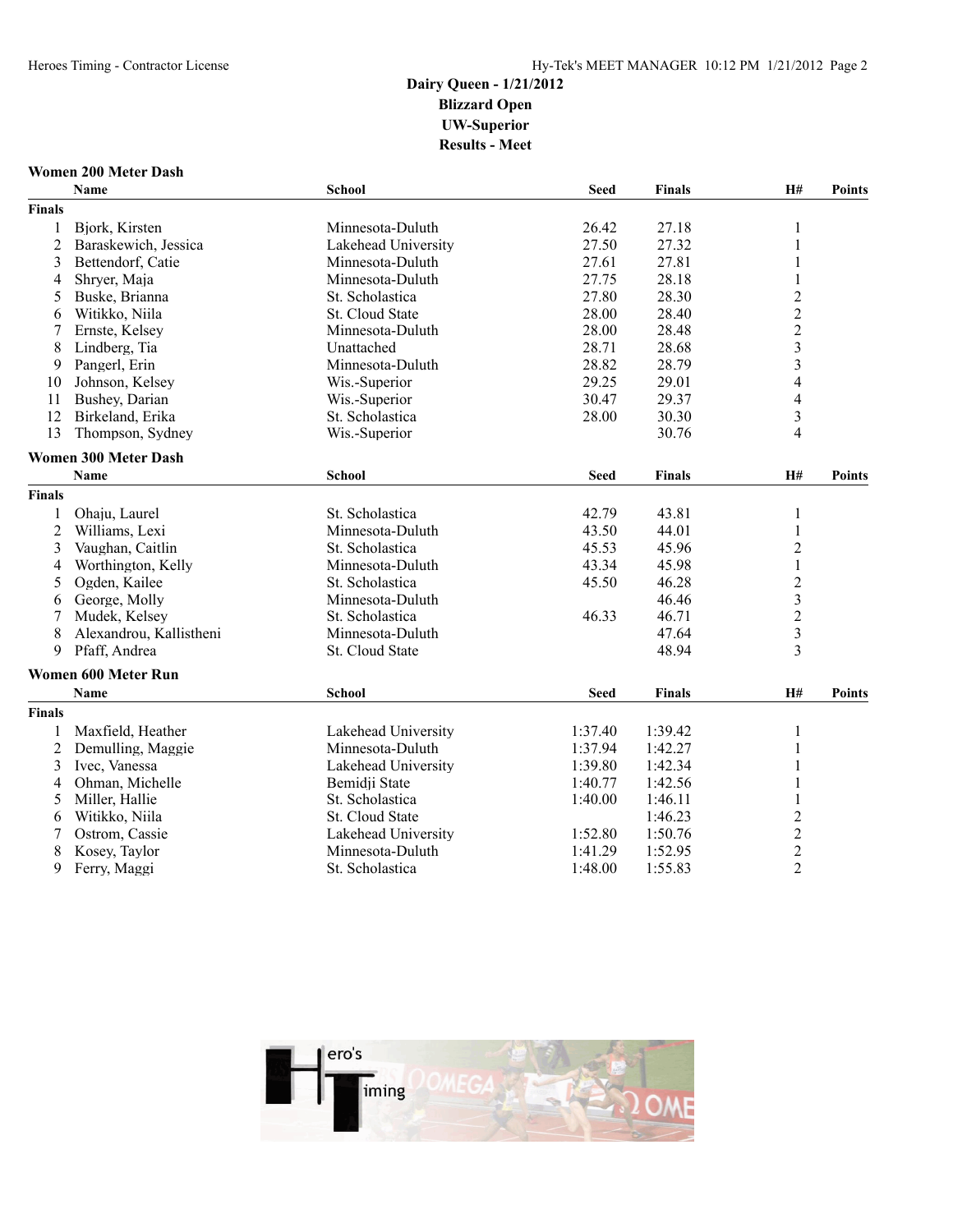# **Women 1000 Meter Run**

|                | Name                    | <b>School</b>       | <b>Seed</b> | <b>Finals</b> | <b>Points</b> |
|----------------|-------------------------|---------------------|-------------|---------------|---------------|
| <b>Finals</b>  |                         |                     |             |               |               |
| 1              | Naroski, Tess           | Lakehead University | 3:09.20     | 3:02.77       |               |
| $\overline{c}$ | Thaemert, Jacque        | Minnesota-Duluth    | 3:08.00     | 3:07.54       |               |
| 3              | Rudin, Alexandra        | Minnesota-Duluth    | 3:07.00     | 3:09.19       |               |
| 4              | Thiel, Danielle         | Lakehead University | 3:05.50     | 3:09.82       |               |
| 5              | Roberge, Kayla          | St. Scholastica     | 3:10.00     | 3:09.88       |               |
| 6              | Maras, Kirsten          | Bemidji State       | 3:15.24     | 3:11.74       |               |
| 7              | Wurl, Hannah            | Minnesota-Duluth    | 3:08.00     | 3:12.20       |               |
| 8              | Roelfsema, Callie       | Lakehead University | 3:20.60     | 3:15.48       |               |
| 9              | Maxwell, Paige          | Minnesota-Duluth    | 3:06.00     | 3:15.82       |               |
| 10             | Larson, Tina            | Bemidji State       | 3:20.00     | 3:17.63       |               |
| 11             | Adams, Bre              | St. Scholastica     | 3:12.00     | 3:17.67       |               |
| 12             | Pahlen, JaNae           | St. Scholastica     | 3:12.00     | 3:18.17       |               |
| 13             | Warnes, Taylor          | Minnesota-Duluth    | 3:09.54     | 3:18.46       |               |
| 14             | Johnson, Kayla          | Minnesota-Duluth    | 3:15.88     | 3:19.66       |               |
| 15             | Johnston, Sydney        | Minnesota-Duluth    | 3:12.00     | 3:22.62       |               |
| 16             | Pedersen, Sarah         | Minnesota-Duluth    |             | 3:26.33       |               |
| 17             | Muellner, Emily         | Minnesota-Duluth    |             | 3:27.74       |               |
| 18             | Boucher, Tess           | Bemidji State       | 3:25.00     | 3:28.17       |               |
| 19             | Lasch, Kasey            | Bemidji State       | 3:27.62     | 3:29.46       |               |
| 20             | Anderson, Samantha      | Wis.-Superior       |             | 3:29.54       |               |
| 21             | Haupert, MacKenzie      | Bemidji State       | 3:25.00     | 3:29.71       |               |
| 22             | Rivard, Samantha        | Unattached          | 3:24.55     | 3:38.11       |               |
|                | <b>Women 1 Mile Run</b> |                     |             |               |               |
|                | Name                    | <b>School</b>       | <b>Seed</b> | <b>Finals</b> | <b>Points</b> |
| <b>Finals</b>  |                         |                     |             |               |               |
| 1              | Naroski, Tess           | Lakehead University | 5:07.10     | 5:13.01       |               |
| $\overline{c}$ | Thiel, Danielle         | Lakehead University | 5:07.20     | 5:22.31       |               |
| 3              | Johnson, Chelsea        | St. Scholastica     | 5:23.00     | 5:30.74       |               |
| 4              | Roelfsema, Callie       | Lakehead University | 5:30.20     | 5:35.72       |               |
| 5              | Bruestle, Sydney        | Copper Country TC   |             | 5:40.91       |               |
| 6              | Johnson, Larissa        | Minnesota-Duluth    | 5:39.05     | 5:46.16       |               |
| 7              | Thomas, Abby            | Minnesota-Duluth    | 6:06.69     | 5:52.46       |               |
| 8              | Timerman, Randi         | Minnesota-Duluth    | 6:01.35     | 5:52.66       |               |
| 9              | Bendel, Kate            | Minnesota-Duluth    | 5:42.29     | 5:55.43       |               |
| 10             | Gustafson, Stacey       | St. Scholastica     |             | 5:56.89       |               |
| 11             | Lemke, Hannah           | Minnesota-Duluth    | 5:28.00     | 5:57.50       |               |
| 12             | Marble, Brianna         | Wis.-Superior       | 6:29.40     | 6:22.95       |               |

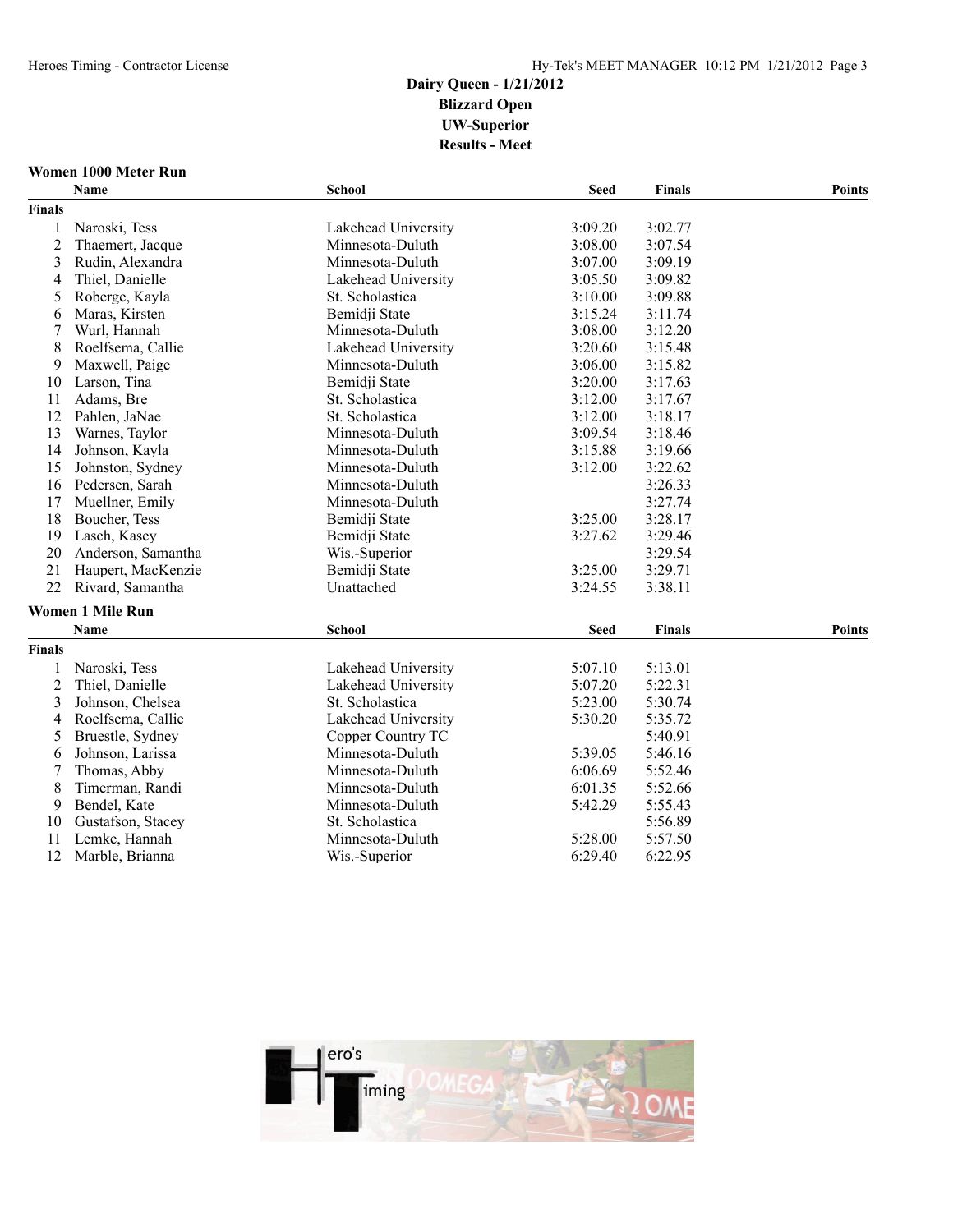### **Women 3000 Meter Run**

|                      | Name                          | <b>School</b>          | <b>Seed</b> | <b>Finals</b>  | <b>Points</b>                              |
|----------------------|-------------------------------|------------------------|-------------|----------------|--------------------------------------------|
| <b>Finals</b>        |                               |                        |             |                |                                            |
| 1                    | Place, Morgan                 | Minnesota-Duluth       | 10:15.00    | 10:31.47       |                                            |
| $\overline{c}$       | Boman, Amanda                 | Minnesota-Duluth       | 10:44.04    | 10:38.37       |                                            |
| 3                    | Quirion, Hilary               | Lakehead University    | 10:45.00    | 10:43.40       |                                            |
| 4                    | Stack, Rachel                 | Unattached             |             | 10:54.46       |                                            |
| 5                    | Reinsma, Rebecca              | <b>St. Cloud State</b> | 11:15.00    | 10:55.10       |                                            |
| 6                    | Johnson, Chelsea              | St. Scholastica        |             | 10:59.21       |                                            |
| 7                    | Salava, Alyssa                | Minnesota-Duluth       |             | 11:06.18       |                                            |
| 8                    | Chasson, Sarah                | Minnesota-Duluth       | 11:29.00    | 11:11.50       |                                            |
| 9                    | Marble, Taylor                | Unattached             |             | 11:38.92       |                                            |
| 10                   | Ewing, Kristina               | St. Scholastica        |             | 11:59.42       |                                            |
| 11                   | Burgstahler, Molly            | St. Scholastica        |             | 12:03.72       |                                            |
| 12                   | Pluemer, Paige                | Minnesota-Duluth       |             | 12:08.97       |                                            |
| 13                   | Miesbauer, Rachel             | Minnesota-Duluth       | 11:20.00    | 12:09.84       |                                            |
| 14                   | Thomas, Abby                  | Minnesota-Duluth       | 12:36.91    | 12:09.98       |                                            |
| 15                   | Hevel, Melanie                | Unattached             | 12:32.00    | 12:20.97       |                                            |
| 16                   | Thul, Kara                    | Minnesota-Duluth       |             | 12:27.57       |                                            |
| 17                   | Paquin, Emily                 | Bemidji State          | 13:13.92    | 12:41.81       |                                            |
| 18                   | Meyer, Jessica                | Bemidji State          | 13:23.25    | 13:08.95       |                                            |
|                      | <b>Women 60 Meter Hurdles</b> |                        |             |                |                                            |
|                      | <b>Name</b>                   | <b>School</b>          | <b>Seed</b> | <b>Prelims</b> | H#                                         |
| <b>Preliminaries</b> |                               |                        |             |                |                                            |
|                      | Ring, Kelsi                   | Minnesota-Duluth       | 9.03        | 9.10 Q         | $\mathbf{1}$                               |
| 2                    | Miller, Chanel                | Minnesota-Duluth       | 9.22        | 9.36 Q         | $\overline{c}$                             |
| 3                    | Larva, Ashley                 | Bemidji State          | 9.29        | 9.69 Q         | $\overline{\mathbf{3}}$                    |
| 4                    | Bettendorf, Catie             | Minnesota-Duluth       | 9.62        | 9.58 $q$       | $\mathbf{1}$                               |
| 5                    | Lee, Rebecca                  | Minnesota-Duluth       | 9.37        | 9.83 $q$       |                                            |
| 6                    | Roach, Dana                   | Minnesota-Duluth       | 9.94        | 10.00 q        | $\begin{array}{c} 3 \\ 3 \\ 2 \end{array}$ |
| 7                    | Durovec, Brea                 | St. Scholastica        | 9.78        | $10.02$ q      |                                            |
| 8                    | Schwantke, Emily              | St. Scholastica        | 10.51       | $10.23$ q      | $\,1$                                      |
| 9                    | Jennings, Erin                | Minnesota-Duluth       | 10.44       | 10.27          | 3                                          |
| 10                   | Maher, Amelia                 | Minnesota-Duluth       | 10.28       | 10.54          | $\overline{c}$                             |
| 11                   | Pfaff, Andrea                 | St. Cloud State        | 10.27       | 10.58          | $\,1\,$                                    |
| 12                   | Clementson, Brietta           | Minnesota-Duluth       | 10.77       | 10.79          | $\frac{2}{2}$                              |
| 13                   | Ogden, Kailee                 | St. Scholastica        | 10.45       | 10.88          |                                            |
| 14                   | Alexander, Kayla              | Bemidji State          | 12.76       | 12.97          | $\overline{3}$                             |

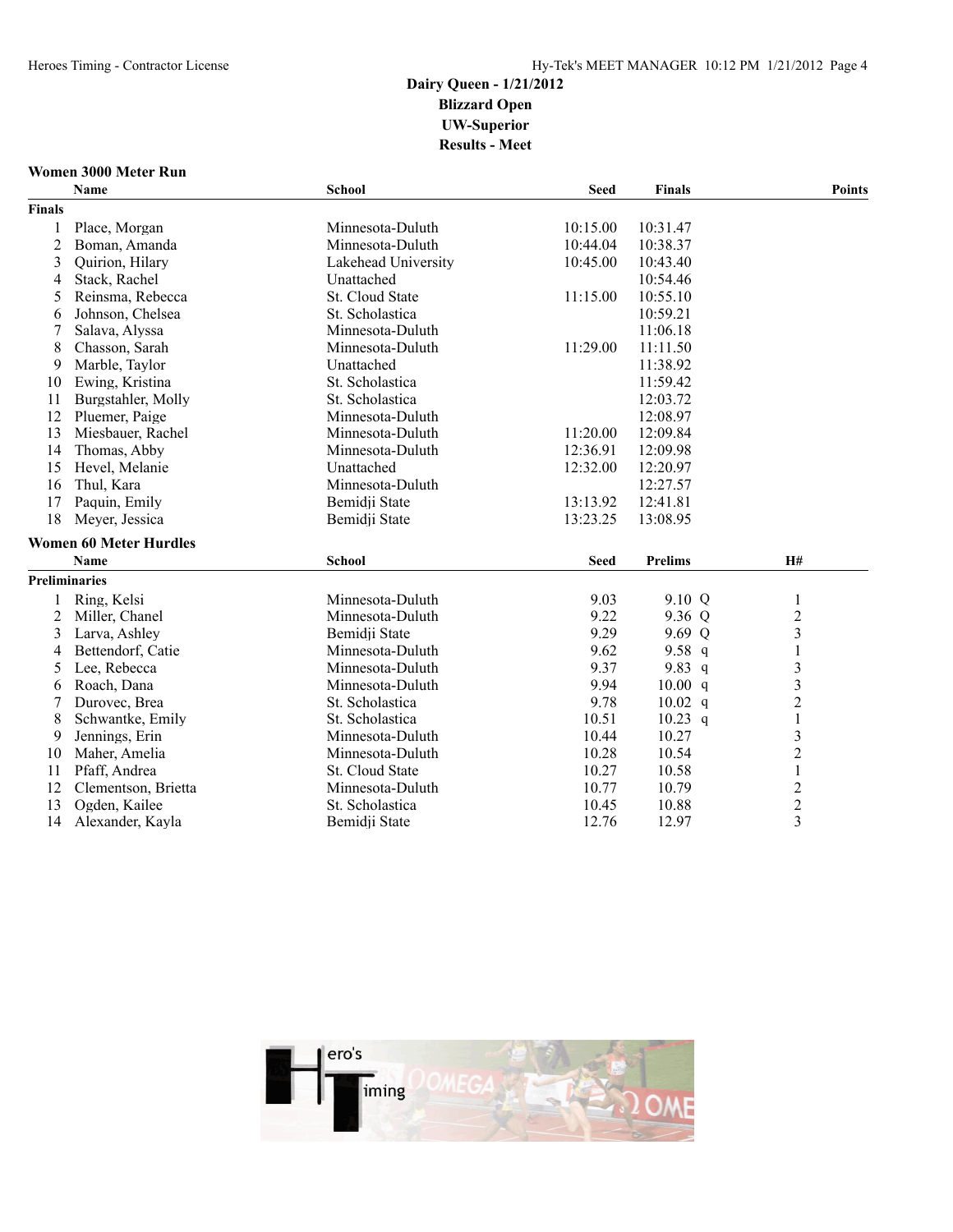### **Women 60 Meter Hurdles**

| <b>Finals</b><br>9.10<br>Ring, Kelsi<br>9.07<br>Minnesota-Duluth<br>1<br>2<br>Miller, Chanel<br>9.36<br>9.24<br>Minnesota-Duluth<br>9.69<br>9.73<br>3<br>Larva, Ashley<br>Bemidji State<br>Lee, Rebecca<br>Minnesota-Duluth<br>9.83<br>9.75<br>4<br>9.58<br>9.82<br>5<br>Bettendorf, Catie<br>Minnesota-Duluth<br>10.00<br>9.83<br>Roach, Dana<br>Minnesota-Duluth<br>6<br>St. Scholastica<br>9.90<br>Durovec, Brea<br>10.02<br>8<br>Schwantke, Emily<br>St. Scholastica<br>10.23<br>10.78<br><b>Women 200 Meter Hurdles</b><br><b>Name</b><br><b>H#</b><br><b>School</b><br><b>Seed</b><br><b>Points</b><br>Finals<br><b>Finals</b><br>Bemidji State<br>29.64<br>29.53<br>Larva, Ashley<br>1<br>1<br>2<br>Lee, Rebecca<br>Minnesota-Duluth<br>29.44<br>29.58<br>1<br>$\overline{2}$<br>Jennings, Erin<br>Minnesota-Duluth<br>31.33<br>29.94<br>3<br>$\mathbf{1}$<br>Durovec, Brea<br>St. Scholastica<br>30.75<br>30.70<br>4<br>Minnesota-Duluth<br>31.23<br>4<br>Maher, Amelia<br>5<br>$\overline{\mathbf{3}}$<br>Breu, Alyssa<br>Unattached<br>32.01<br>6<br>$\overline{4}$<br>Clementson, Brietta<br>Minnesota-Duluth<br>33.36<br>7<br>$\overline{2}$<br>8<br>Anderson, Danielle<br>Wis.-Superior<br>31.25<br>33.72<br>Women 4x400 Meter Relay<br>H#<br>Relay<br><b>Team</b><br><b>Seed</b><br><b>Finals</b><br><b>Points</b><br><b>Finals</b><br>Minnesota-Duluth<br>4:06.00<br>4:12.37<br>$\mathbf{1}$<br>A<br>1<br>1<br>2<br>Bemidji State<br>$\overline{A}$<br>4:14.88<br>4:14.66<br>4:08.00<br>3<br>Lakehead University<br>$\mathbf{A}$<br>4:15.20<br>1<br>B<br>Minnesota-Duluth<br>4:09.00<br>4:19.15<br>1<br>4<br>1<br>St. Scholastica<br>4:12.20<br>5<br>A<br>4:26.47<br>$\overline{c}$<br>4:33.45<br>St. Cloud State<br>4:26.89<br>A<br>6<br>$\overline{2}$<br>4:32.50<br>4:29.89<br>Wis.-Superior<br>A<br>7<br>Minnesota-Duluth<br>$\mathcal{C}$<br>4:16.00<br>4:32.56<br>$\mathbf{1}$<br>8<br>Lakehead University<br>$\overline{2}$<br>9<br>B<br>4:33.97<br><b>Women 1600 Sprint Medley</b><br><b>Team</b><br>Relay<br><b>Seed</b><br><b>Finals</b><br><b>Points</b><br><b>Finals</b><br>4:21.00<br>St. Scholastica<br>4:31.65<br>1<br>A<br>4:29.50<br>2<br>Wis.-Superior<br>4:39.34<br>$\mathbf{A}$<br>Bemidji State<br>4:53.45<br>3<br>A |   | Name       | School | <b>Prelims</b> | <b>Finals</b> | <b>Points</b> |
|----------------------------------------------------------------------------------------------------------------------------------------------------------------------------------------------------------------------------------------------------------------------------------------------------------------------------------------------------------------------------------------------------------------------------------------------------------------------------------------------------------------------------------------------------------------------------------------------------------------------------------------------------------------------------------------------------------------------------------------------------------------------------------------------------------------------------------------------------------------------------------------------------------------------------------------------------------------------------------------------------------------------------------------------------------------------------------------------------------------------------------------------------------------------------------------------------------------------------------------------------------------------------------------------------------------------------------------------------------------------------------------------------------------------------------------------------------------------------------------------------------------------------------------------------------------------------------------------------------------------------------------------------------------------------------------------------------------------------------------------------------------------------------------------------------------------------------------------------------------------------------------------------------------------------------------------------------------------------------------------------------------------------------------------------------------------------------------------------------------------------------------------------------------------------------------------------------------------------------------------------------|---|------------|--------|----------------|---------------|---------------|
|                                                                                                                                                                                                                                                                                                                                                                                                                                                                                                                                                                                                                                                                                                                                                                                                                                                                                                                                                                                                                                                                                                                                                                                                                                                                                                                                                                                                                                                                                                                                                                                                                                                                                                                                                                                                                                                                                                                                                                                                                                                                                                                                                                                                                                                          |   |            |        |                |               |               |
|                                                                                                                                                                                                                                                                                                                                                                                                                                                                                                                                                                                                                                                                                                                                                                                                                                                                                                                                                                                                                                                                                                                                                                                                                                                                                                                                                                                                                                                                                                                                                                                                                                                                                                                                                                                                                                                                                                                                                                                                                                                                                                                                                                                                                                                          |   |            |        |                |               |               |
|                                                                                                                                                                                                                                                                                                                                                                                                                                                                                                                                                                                                                                                                                                                                                                                                                                                                                                                                                                                                                                                                                                                                                                                                                                                                                                                                                                                                                                                                                                                                                                                                                                                                                                                                                                                                                                                                                                                                                                                                                                                                                                                                                                                                                                                          |   |            |        |                |               |               |
|                                                                                                                                                                                                                                                                                                                                                                                                                                                                                                                                                                                                                                                                                                                                                                                                                                                                                                                                                                                                                                                                                                                                                                                                                                                                                                                                                                                                                                                                                                                                                                                                                                                                                                                                                                                                                                                                                                                                                                                                                                                                                                                                                                                                                                                          |   |            |        |                |               |               |
|                                                                                                                                                                                                                                                                                                                                                                                                                                                                                                                                                                                                                                                                                                                                                                                                                                                                                                                                                                                                                                                                                                                                                                                                                                                                                                                                                                                                                                                                                                                                                                                                                                                                                                                                                                                                                                                                                                                                                                                                                                                                                                                                                                                                                                                          |   |            |        |                |               |               |
|                                                                                                                                                                                                                                                                                                                                                                                                                                                                                                                                                                                                                                                                                                                                                                                                                                                                                                                                                                                                                                                                                                                                                                                                                                                                                                                                                                                                                                                                                                                                                                                                                                                                                                                                                                                                                                                                                                                                                                                                                                                                                                                                                                                                                                                          |   |            |        |                |               |               |
|                                                                                                                                                                                                                                                                                                                                                                                                                                                                                                                                                                                                                                                                                                                                                                                                                                                                                                                                                                                                                                                                                                                                                                                                                                                                                                                                                                                                                                                                                                                                                                                                                                                                                                                                                                                                                                                                                                                                                                                                                                                                                                                                                                                                                                                          |   |            |        |                |               |               |
|                                                                                                                                                                                                                                                                                                                                                                                                                                                                                                                                                                                                                                                                                                                                                                                                                                                                                                                                                                                                                                                                                                                                                                                                                                                                                                                                                                                                                                                                                                                                                                                                                                                                                                                                                                                                                                                                                                                                                                                                                                                                                                                                                                                                                                                          |   |            |        |                |               |               |
|                                                                                                                                                                                                                                                                                                                                                                                                                                                                                                                                                                                                                                                                                                                                                                                                                                                                                                                                                                                                                                                                                                                                                                                                                                                                                                                                                                                                                                                                                                                                                                                                                                                                                                                                                                                                                                                                                                                                                                                                                                                                                                                                                                                                                                                          |   |            |        |                |               |               |
|                                                                                                                                                                                                                                                                                                                                                                                                                                                                                                                                                                                                                                                                                                                                                                                                                                                                                                                                                                                                                                                                                                                                                                                                                                                                                                                                                                                                                                                                                                                                                                                                                                                                                                                                                                                                                                                                                                                                                                                                                                                                                                                                                                                                                                                          |   |            |        |                |               |               |
|                                                                                                                                                                                                                                                                                                                                                                                                                                                                                                                                                                                                                                                                                                                                                                                                                                                                                                                                                                                                                                                                                                                                                                                                                                                                                                                                                                                                                                                                                                                                                                                                                                                                                                                                                                                                                                                                                                                                                                                                                                                                                                                                                                                                                                                          |   |            |        |                |               |               |
|                                                                                                                                                                                                                                                                                                                                                                                                                                                                                                                                                                                                                                                                                                                                                                                                                                                                                                                                                                                                                                                                                                                                                                                                                                                                                                                                                                                                                                                                                                                                                                                                                                                                                                                                                                                                                                                                                                                                                                                                                                                                                                                                                                                                                                                          |   |            |        |                |               |               |
|                                                                                                                                                                                                                                                                                                                                                                                                                                                                                                                                                                                                                                                                                                                                                                                                                                                                                                                                                                                                                                                                                                                                                                                                                                                                                                                                                                                                                                                                                                                                                                                                                                                                                                                                                                                                                                                                                                                                                                                                                                                                                                                                                                                                                                                          |   |            |        |                |               |               |
|                                                                                                                                                                                                                                                                                                                                                                                                                                                                                                                                                                                                                                                                                                                                                                                                                                                                                                                                                                                                                                                                                                                                                                                                                                                                                                                                                                                                                                                                                                                                                                                                                                                                                                                                                                                                                                                                                                                                                                                                                                                                                                                                                                                                                                                          |   |            |        |                |               |               |
|                                                                                                                                                                                                                                                                                                                                                                                                                                                                                                                                                                                                                                                                                                                                                                                                                                                                                                                                                                                                                                                                                                                                                                                                                                                                                                                                                                                                                                                                                                                                                                                                                                                                                                                                                                                                                                                                                                                                                                                                                                                                                                                                                                                                                                                          |   |            |        |                |               |               |
|                                                                                                                                                                                                                                                                                                                                                                                                                                                                                                                                                                                                                                                                                                                                                                                                                                                                                                                                                                                                                                                                                                                                                                                                                                                                                                                                                                                                                                                                                                                                                                                                                                                                                                                                                                                                                                                                                                                                                                                                                                                                                                                                                                                                                                                          |   |            |        |                |               |               |
|                                                                                                                                                                                                                                                                                                                                                                                                                                                                                                                                                                                                                                                                                                                                                                                                                                                                                                                                                                                                                                                                                                                                                                                                                                                                                                                                                                                                                                                                                                                                                                                                                                                                                                                                                                                                                                                                                                                                                                                                                                                                                                                                                                                                                                                          |   |            |        |                |               |               |
|                                                                                                                                                                                                                                                                                                                                                                                                                                                                                                                                                                                                                                                                                                                                                                                                                                                                                                                                                                                                                                                                                                                                                                                                                                                                                                                                                                                                                                                                                                                                                                                                                                                                                                                                                                                                                                                                                                                                                                                                                                                                                                                                                                                                                                                          |   |            |        |                |               |               |
|                                                                                                                                                                                                                                                                                                                                                                                                                                                                                                                                                                                                                                                                                                                                                                                                                                                                                                                                                                                                                                                                                                                                                                                                                                                                                                                                                                                                                                                                                                                                                                                                                                                                                                                                                                                                                                                                                                                                                                                                                                                                                                                                                                                                                                                          |   |            |        |                |               |               |
|                                                                                                                                                                                                                                                                                                                                                                                                                                                                                                                                                                                                                                                                                                                                                                                                                                                                                                                                                                                                                                                                                                                                                                                                                                                                                                                                                                                                                                                                                                                                                                                                                                                                                                                                                                                                                                                                                                                                                                                                                                                                                                                                                                                                                                                          |   |            |        |                |               |               |
|                                                                                                                                                                                                                                                                                                                                                                                                                                                                                                                                                                                                                                                                                                                                                                                                                                                                                                                                                                                                                                                                                                                                                                                                                                                                                                                                                                                                                                                                                                                                                                                                                                                                                                                                                                                                                                                                                                                                                                                                                                                                                                                                                                                                                                                          |   |            |        |                |               |               |
|                                                                                                                                                                                                                                                                                                                                                                                                                                                                                                                                                                                                                                                                                                                                                                                                                                                                                                                                                                                                                                                                                                                                                                                                                                                                                                                                                                                                                                                                                                                                                                                                                                                                                                                                                                                                                                                                                                                                                                                                                                                                                                                                                                                                                                                          |   |            |        |                |               |               |
|                                                                                                                                                                                                                                                                                                                                                                                                                                                                                                                                                                                                                                                                                                                                                                                                                                                                                                                                                                                                                                                                                                                                                                                                                                                                                                                                                                                                                                                                                                                                                                                                                                                                                                                                                                                                                                                                                                                                                                                                                                                                                                                                                                                                                                                          |   |            |        |                |               |               |
|                                                                                                                                                                                                                                                                                                                                                                                                                                                                                                                                                                                                                                                                                                                                                                                                                                                                                                                                                                                                                                                                                                                                                                                                                                                                                                                                                                                                                                                                                                                                                                                                                                                                                                                                                                                                                                                                                                                                                                                                                                                                                                                                                                                                                                                          |   |            |        |                |               |               |
|                                                                                                                                                                                                                                                                                                                                                                                                                                                                                                                                                                                                                                                                                                                                                                                                                                                                                                                                                                                                                                                                                                                                                                                                                                                                                                                                                                                                                                                                                                                                                                                                                                                                                                                                                                                                                                                                                                                                                                                                                                                                                                                                                                                                                                                          |   |            |        |                |               |               |
|                                                                                                                                                                                                                                                                                                                                                                                                                                                                                                                                                                                                                                                                                                                                                                                                                                                                                                                                                                                                                                                                                                                                                                                                                                                                                                                                                                                                                                                                                                                                                                                                                                                                                                                                                                                                                                                                                                                                                                                                                                                                                                                                                                                                                                                          |   |            |        |                |               |               |
|                                                                                                                                                                                                                                                                                                                                                                                                                                                                                                                                                                                                                                                                                                                                                                                                                                                                                                                                                                                                                                                                                                                                                                                                                                                                                                                                                                                                                                                                                                                                                                                                                                                                                                                                                                                                                                                                                                                                                                                                                                                                                                                                                                                                                                                          |   |            |        |                |               |               |
|                                                                                                                                                                                                                                                                                                                                                                                                                                                                                                                                                                                                                                                                                                                                                                                                                                                                                                                                                                                                                                                                                                                                                                                                                                                                                                                                                                                                                                                                                                                                                                                                                                                                                                                                                                                                                                                                                                                                                                                                                                                                                                                                                                                                                                                          |   |            |        |                |               |               |
|                                                                                                                                                                                                                                                                                                                                                                                                                                                                                                                                                                                                                                                                                                                                                                                                                                                                                                                                                                                                                                                                                                                                                                                                                                                                                                                                                                                                                                                                                                                                                                                                                                                                                                                                                                                                                                                                                                                                                                                                                                                                                                                                                                                                                                                          |   |            |        |                |               |               |
|                                                                                                                                                                                                                                                                                                                                                                                                                                                                                                                                                                                                                                                                                                                                                                                                                                                                                                                                                                                                                                                                                                                                                                                                                                                                                                                                                                                                                                                                                                                                                                                                                                                                                                                                                                                                                                                                                                                                                                                                                                                                                                                                                                                                                                                          |   |            |        |                |               |               |
|                                                                                                                                                                                                                                                                                                                                                                                                                                                                                                                                                                                                                                                                                                                                                                                                                                                                                                                                                                                                                                                                                                                                                                                                                                                                                                                                                                                                                                                                                                                                                                                                                                                                                                                                                                                                                                                                                                                                                                                                                                                                                                                                                                                                                                                          |   |            |        |                |               |               |
|                                                                                                                                                                                                                                                                                                                                                                                                                                                                                                                                                                                                                                                                                                                                                                                                                                                                                                                                                                                                                                                                                                                                                                                                                                                                                                                                                                                                                                                                                                                                                                                                                                                                                                                                                                                                                                                                                                                                                                                                                                                                                                                                                                                                                                                          |   |            |        |                |               |               |
|                                                                                                                                                                                                                                                                                                                                                                                                                                                                                                                                                                                                                                                                                                                                                                                                                                                                                                                                                                                                                                                                                                                                                                                                                                                                                                                                                                                                                                                                                                                                                                                                                                                                                                                                                                                                                                                                                                                                                                                                                                                                                                                                                                                                                                                          |   |            |        |                |               |               |
|                                                                                                                                                                                                                                                                                                                                                                                                                                                                                                                                                                                                                                                                                                                                                                                                                                                                                                                                                                                                                                                                                                                                                                                                                                                                                                                                                                                                                                                                                                                                                                                                                                                                                                                                                                                                                                                                                                                                                                                                                                                                                                                                                                                                                                                          |   |            |        |                |               |               |
|                                                                                                                                                                                                                                                                                                                                                                                                                                                                                                                                                                                                                                                                                                                                                                                                                                                                                                                                                                                                                                                                                                                                                                                                                                                                                                                                                                                                                                                                                                                                                                                                                                                                                                                                                                                                                                                                                                                                                                                                                                                                                                                                                                                                                                                          |   |            |        |                |               |               |
|                                                                                                                                                                                                                                                                                                                                                                                                                                                                                                                                                                                                                                                                                                                                                                                                                                                                                                                                                                                                                                                                                                                                                                                                                                                                                                                                                                                                                                                                                                                                                                                                                                                                                                                                                                                                                                                                                                                                                                                                                                                                                                                                                                                                                                                          |   |            |        |                |               |               |
|                                                                                                                                                                                                                                                                                                                                                                                                                                                                                                                                                                                                                                                                                                                                                                                                                                                                                                                                                                                                                                                                                                                                                                                                                                                                                                                                                                                                                                                                                                                                                                                                                                                                                                                                                                                                                                                                                                                                                                                                                                                                                                                                                                                                                                                          |   |            |        |                |               |               |
|                                                                                                                                                                                                                                                                                                                                                                                                                                                                                                                                                                                                                                                                                                                                                                                                                                                                                                                                                                                                                                                                                                                                                                                                                                                                                                                                                                                                                                                                                                                                                                                                                                                                                                                                                                                                                                                                                                                                                                                                                                                                                                                                                                                                                                                          |   |            |        |                |               |               |
|                                                                                                                                                                                                                                                                                                                                                                                                                                                                                                                                                                                                                                                                                                                                                                                                                                                                                                                                                                                                                                                                                                                                                                                                                                                                                                                                                                                                                                                                                                                                                                                                                                                                                                                                                                                                                                                                                                                                                                                                                                                                                                                                                                                                                                                          | 4 | Unattached | A      |                | 5:02.59       |               |

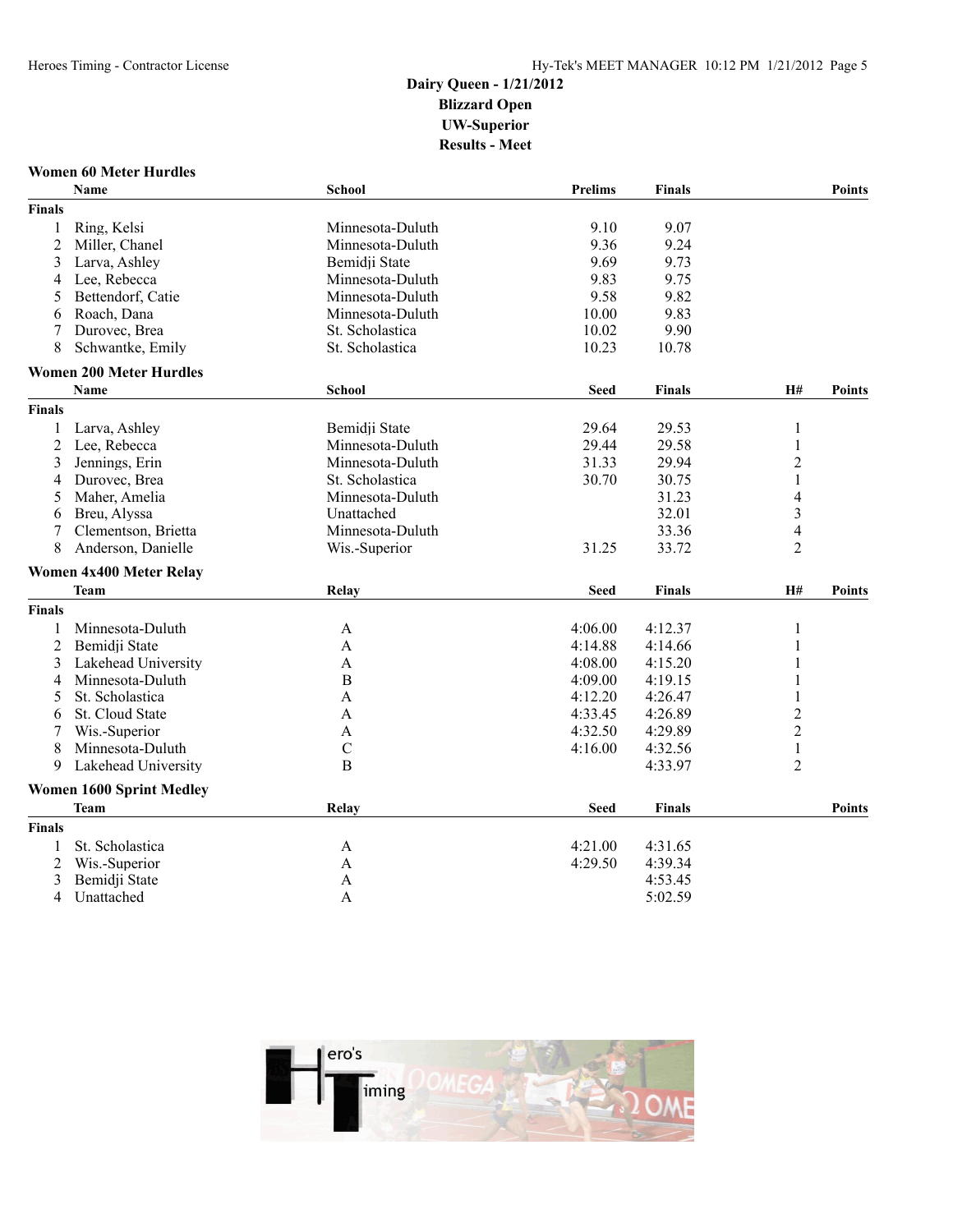| Women High Jump |  |  |
|-----------------|--|--|
|-----------------|--|--|

|                                             | Name                     | <b>School</b>    | Finals            |             | <b>Points</b> |
|---------------------------------------------|--------------------------|------------------|-------------------|-------------|---------------|
| <b>Finals</b>                               |                          |                  |                   |             |               |
| 1                                           | Maher, Amelia            | Minnesota-Duluth | 1.52m             | 4-11.75     |               |
| $\overline{c}$                              | Lohn, Bre                | St. Scholastica  | 1.47m             | 4-09.75     |               |
| 3                                           | Kuklinski, Lauren        | St. Cloud State  | 1.47m             | 4-09.75     |               |
| 4                                           | King, Kelsey             | St. Cloud State  | 1.47m             | 4-09.75     |               |
| 5                                           | Clarke, Bridgett         | St. Scholastica  | 1.32m             | $4 - 04.00$ |               |
| 6                                           | Quast, Caitlyn           | Bemidji State    | 1.22m             | 4-00.00     |               |
|                                             | <b>Women Pole Vault</b>  |                  |                   |             |               |
|                                             | <b>Name</b>              | <b>School</b>    | <b>Finals</b>     |             | <b>Points</b> |
| Finals                                      |                          |                  |                   |             |               |
| 1                                           | Novtony, Kari            | Minnesota-Duluth | 3.21m             | 10-06.25    |               |
| $\overline{c}$                              | Borwege, Chelsea         | Bemidii State    | 3.06m             | 10-00.50    |               |
| 3                                           | Dugas, Shelby            | St. Scholastica  | 2.91 <sub>m</sub> | $9 - 06.50$ |               |
| 4                                           | Thelen, Rachel           | St. Scholastica  | 2.91m             | 9-06.50     |               |
| 4                                           | Krause, Katlin           | St. Scholastica  | 2.91m             | 9-06.50     |               |
| 6                                           | McPhail, Alesha          | St. Cloud State  | 2.76m             | 9-00.50     |               |
| 7                                           | Rossiter, Rachel         | Wis.-Superior    | 2.61m             | 8-06.75     |               |
| 8                                           | Johnson, Carmen          | St. Cloud State  | 2.61 <sub>m</sub> | 8-06.75     |               |
| 9                                           | Petracek, Jill           | Minnesota-Duluth | 2.31m             | 7-07.00     |               |
| 10                                          | Vomhof, Kate             | Wis.-Superior    | 2.01m             | 6-07.00     |               |
| $---$                                       | Quast, Caitlyn           | Bemidji State    | <b>NH</b>         |             |               |
| $\scriptstyle \cdots$ $\scriptstyle \cdots$ | Olgrady, Marisa          | Bemidji State    | <b>NH</b>         |             |               |
|                                             | <b>Women Long Jump</b>   |                  |                   |             |               |
|                                             | <b>Name</b>              | <b>School</b>    | <b>Finals</b>     |             | <b>Points</b> |
| <b>Finals</b>                               |                          |                  |                   |             |               |
| 1                                           | Schmidt, Becky           | St. Cloud State  | 5.48m             | 17-11.75    |               |
| 2                                           | Kuklinski, Lauren        | St. Cloud State  | 5.05m             | 16-07.00    |               |
| 3                                           | Hickey, Erin             | Minnesota-Duluth | 4.90m             | 16-01.00    |               |
| 4                                           | Nielsen, Katelyn         | Minnesota-Duluth | 4.80m             | 15-09.00    |               |
| 5                                           | Berg, Mariah             | St. Scholastica  | 4.77m             | 15-07.75    |               |
| 6                                           | Larva, Ashley            | Bemidji State    | 4.68m             | 15-04.25    |               |
| 7                                           | Diedrich, Christa        | St. Scholastica  | 4.64m             | 15-02.75    |               |
| 8                                           | Schwantke, Emily         | St. Scholastica  | 4.38m             | 14-04.50    |               |
| 9                                           | Thompson, Sydney         | Wis.-Superior    | 4.32m             | 14-02.25    |               |
| 10                                          | Anderson, Samantha       | St. Scholastica  | 4.24m             | 13-11.00    |               |
|                                             | <b>Women Triple Jump</b> |                  |                   |             |               |
|                                             | Name                     | <b>School</b>    | Finals            |             | <b>Points</b> |
| <b>Finals</b>                               |                          |                  |                   |             |               |
| 1                                           | Lewis, Traelynn          | Wis.-Superior    | 11.49m            | 37-08.50    |               |

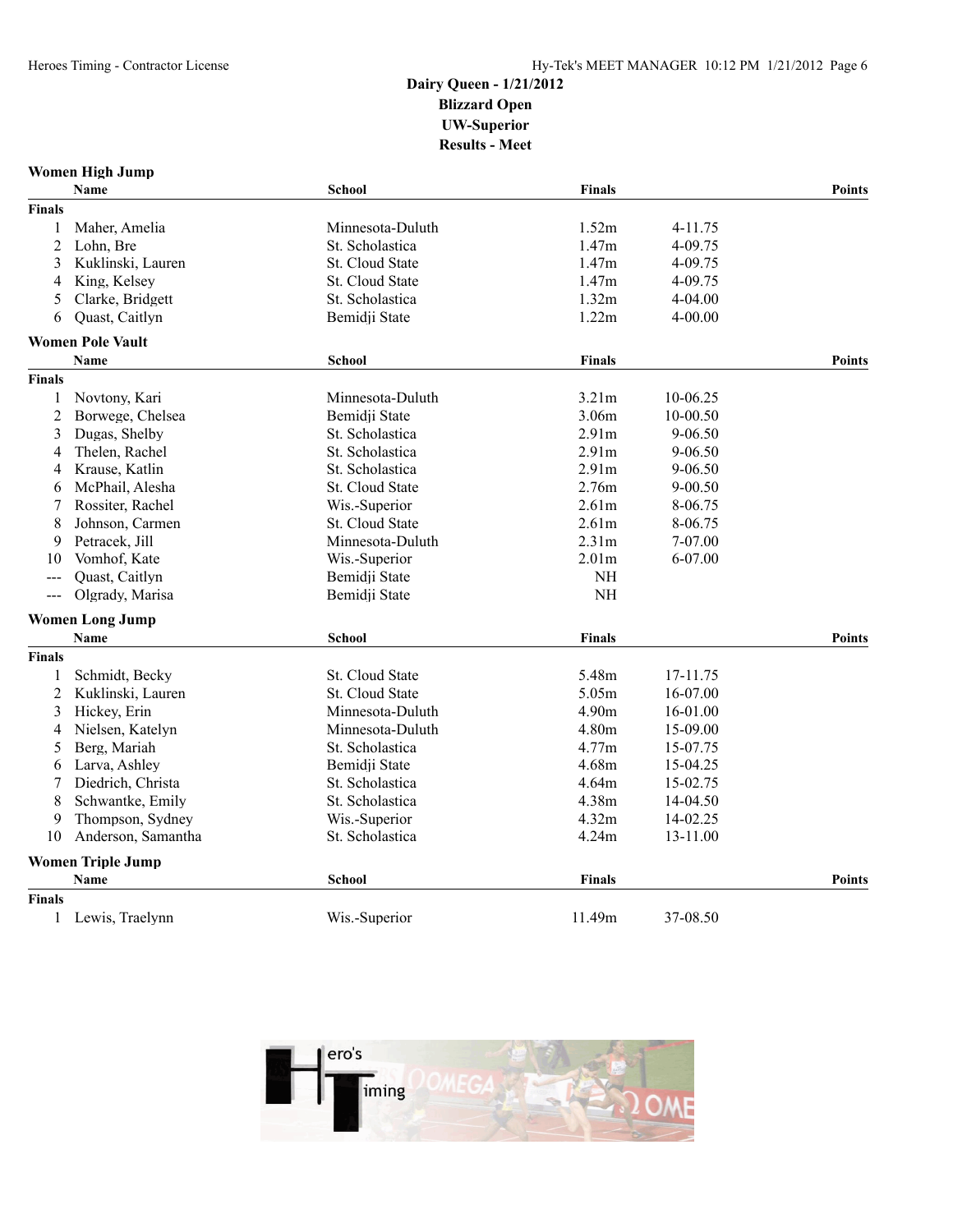#### **Finals ... (Women Triple Jump) Name School Finals Points** 2 Lee, Rebecca Minnesota-Duluth 10.16m 33-04.00 3 Diedrich, Christa St. Scholastica 10.05m 32-11.75 4 Roach, Dana Minnesota-Duluth 10.02m 32-10.50 5 George, Molly Minnesota-Duluth 8.79m 28-10.25 **Women Shot Put Name School Finals Points Finals** 1 Kitzman, Rebecca St. Cloud State 13.00m 42-08.00 2 Huberty, Becky St. Scholastica 12.22m 40-01.25 3 Ritter, Ashley St. Cloud State 12.08m 39-07.75 4 Seeley, Alec St. Scholastica 11.47m 37-07.75 5 McCallum, Sara Lakehead University 11.17m 36-07.75 6 Ayers, Katherine Minnesota-Duluth 11.03m 36-02.25 7 Vinokur, Victoria Wis.-Superior 10.38m 34-00.75 8 Jollimore, Sarah Lakehead University 10.23m 33-06.75 9 Capriglione, Katie Wis.-Superior 9.63m 31-07.25 10 Hitchcock, Jennifer Minnesota-Duluth 9.24m 30-03.75 11 Hegg, Denna Bemidji State 9.12m 29-11.25 12 Kuklinski, Lauren St. Cloud State 8.72m 28-07.50 13 King, Kelsey St. Cloud State 8.58m 28-01.75 14 Schwantke, Emily St. Scholastica 8.26m 27-01.25 15 Alexander, Kayla Bemidji State 6.85m 22-05.75 16 Krepel, Katie Bemidji State 6.35m 20-10.00 **Women Weight Throw Name School Finals Points Finals** 1 Stroh, Megan Minnesota-Duluth 16.12m 52-10.75 2 Capriglione, Katie Wis.-Superior 15.95m 52-04.00 3 Huberty, Becky St. Scholastica 15.18m 49-09.75 4 Seeley, Alec St. Scholastica 15.07m 49-05.50 5 Kitzman, Rebecca St. Cloud State 14.51m 47-07.25 6 Olson, Samantha Minnesota-Duluth 14.22m 46-08.00 7 Ritter, Ashley St. Cloud State 13.31m 43-08.00 8 Olson, Tessa Minnesota-Duluth 12.83m 42-01.25 9 Peltier, Kayla Wis.-Superior 12.55m 41-02.25 10 Vinokur, Victoria Wis.-Superior 12.40m 40-08.25 11 Ayers, Katherine Minnesota-Duluth 11.98m 39-03.75 12 Louis, Parrisha Copper Country TC 11.64m 38-02.25 13 Schwantke, Ashley St. Scholastica 10.85m 35-07.25 14 Swanson, Ellen Minnesota-Duluth 9.96m 32-08.25

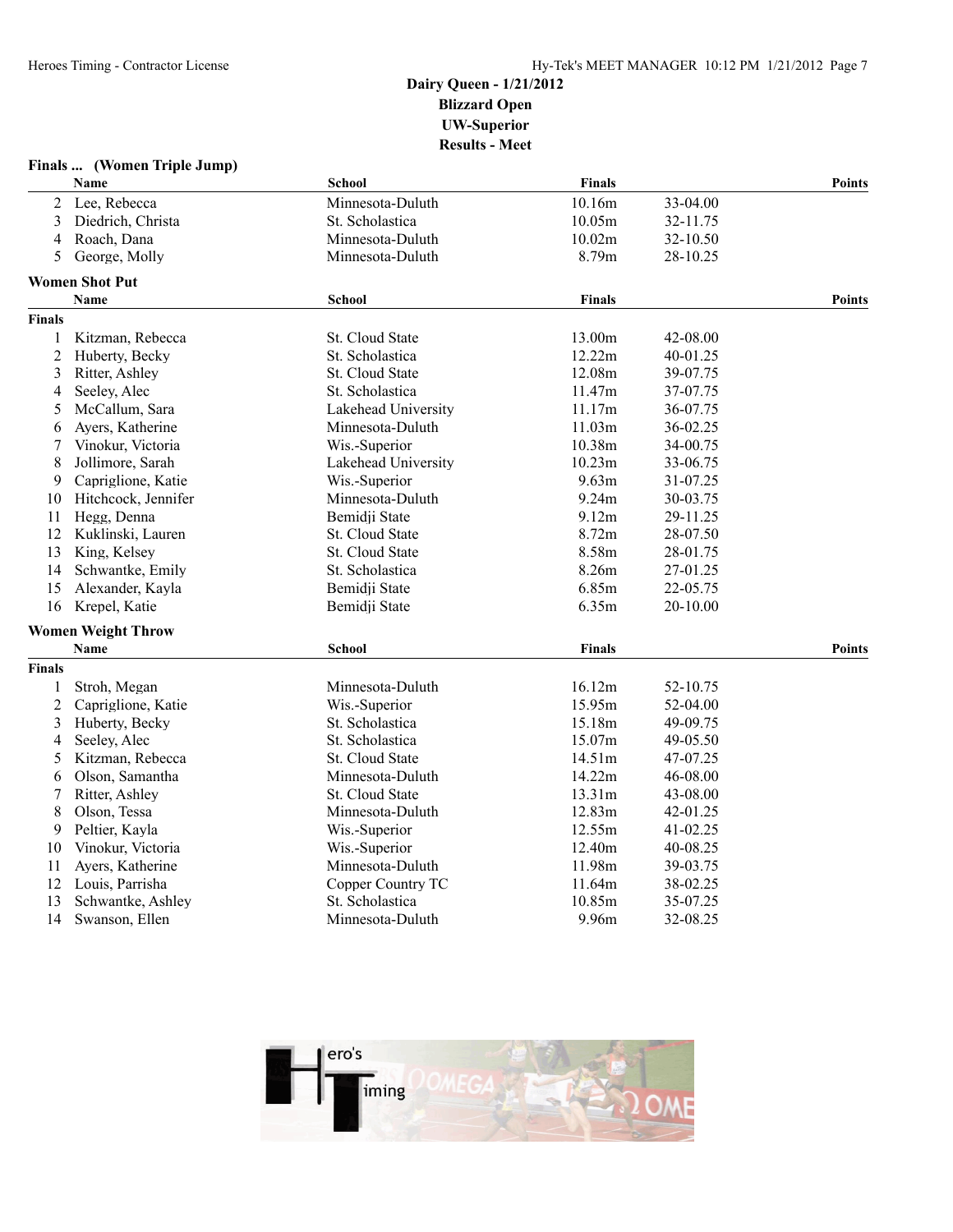|                     | Finals  (Women Weight Throw) |                     |                |                |                         |
|---------------------|------------------------------|---------------------|----------------|----------------|-------------------------|
|                     | Name                         | <b>School</b>       | <b>Finals</b>  |                | <b>Points</b>           |
| 15                  | Verner, Alexa                | St. Scholastica     | 9.01m          | 29-06.75       |                         |
| 16                  | Hitchcock, Jennifer          | Minnesota-Duluth    | 8.17m          | 26-09.75       |                         |
| 17                  | Krepel, Katie                | Bemidji State       | 6.90m          | 22-07.75       |                         |
| $\qquad \qquad - -$ | Hegg, Denna                  | Bemidji State       | <b>FOUL</b>    |                |                         |
|                     | <b>Men 60 Meter Dash</b>     |                     |                |                |                         |
|                     | <b>Name</b>                  | <b>School</b>       | <b>Seed</b>    | <b>Prelims</b> | <b>H#</b>               |
|                     | <b>Preliminaries</b>         |                     |                |                |                         |
| $\mathbf{1}$        | Parnell, Quinn               | Copper Country TC   | 6.95           | 6.96 Q         | $\mathbf{1}$            |
| 2                   | Brownell, Tendeh             | St. Cloud State     | 7.04           | 7.11 Q         | $\mathfrak{Z}$          |
| 3                   | Fischer, Ty                  | Minnesota-Duluth    |                | 7.19 Q         | $\boldsymbol{2}$        |
| 4                   | Griffin, Addisson            | St. Scholastica     | 7.16           | 7.20 Q         | 5                       |
| 5                   | Parker, Steven               | St. Cloud State     | 7.10           | 7.35 Q         | 4                       |
| 6                   | Johnson, Samora              | Unattached          | 7.21           | $7.19$ q       | 3                       |
| 7                   | Struss, TJ                   | Minnesota-Duluth    | 7.24           | $7.25$ q       | $\overline{c}$          |
| 8                   | Strain, Joshua               | Lakehead University | 7.21           | 7.38 q         | $\overline{4}$          |
| 9                   | Heifort, Jacob               | Minnesota-Duluth    | 7.20           | 7.38           | 5                       |
| 10                  | Fragale, Thomas              | St. Scholastica     |                | 7.38           | 5                       |
| 11                  | Amofah, Michael              | St. Cloud State     | 7.38           | 7.48           | 1                       |
| 12                  | Milon, Sherome               | St. Scholastica     |                | 7.49           | $\mathbf{1}$            |
| 13                  | Draxten, Dylan               | Minnesota-Duluth    | 7.57           | 7.60           | 3                       |
| 14                  | Noves, Lane                  | St. Scholastica     | 7.51           | 7.60           | 5                       |
| 15                  | Kendema, Mac                 | Minnesota-Duluth    | 7.63           | 7.63           | $\mathbf{1}$            |
|                     | 16 Brenny, William           | St. Cloud State     | 7.50           | 7.64           | 4                       |
| 17                  | Olson, Holden                | Minnesota-Duluth    | 7.58           | 7.65           | $\overline{c}$          |
| 18                  | Ianninuberto, Gabriello      | Lakehead University | 7.54           | 7.66           | 4                       |
| 19                  | Adams, Justin                | Minnesota-Duluth    |                | 7.69           | 4                       |
| 20                  | Lueck, Matt                  | Minnesota-Duluth    |                | 7.69           | $\overline{\mathbf{3}}$ |
| 21                  | Phousirith, Lucky            | Minnesota-Duluth    |                | 7.76           | $\overline{c}$          |
| 22                  | Griepentrog, Kevin           | Wis.-Superior       | 7.76           | 7.83           | $\overline{2}$          |
| 23                  | Deters, Joe                  | Minnesota-Duluth    | 7.78           | 7.84           | $\overline{\mathbf{3}}$ |
| 24                  | Merlo, Michael               | Wis.-Superior       | 8.15           | 7.87           | 5                       |
| 25                  | Roggow, Zach                 | Minnesota-Duluth    | 7.85           | 7.89           | $\overline{4}$          |
| 26                  | Myers, Riley                 | St. Cloud State     | 7.60           | 7.99           | $\mathbf{1}$            |
| 27                  | Zamzow, Brooks               | Minnesota-Duluth    |                | 8.30           | 5                       |
| 28                  | Ohlin, Joe                   | St. Scholastica     | 7.51           | 10.50          | 5                       |
|                     | Men 60 Meter Dash            |                     |                |                |                         |
|                     | <b>Name</b>                  | School              | <b>Prelims</b> | <b>Finals</b>  | <b>Points</b>           |
| <b>Finals</b>       |                              |                     |                |                |                         |
| 1                   | Parnell, Quinn               | Copper Country TC   | 6.96           | 6.90           |                         |
| $\overline{2}$      | Brownell, Tendeh             | St. Cloud State     | 7.11           | 6.98           |                         |

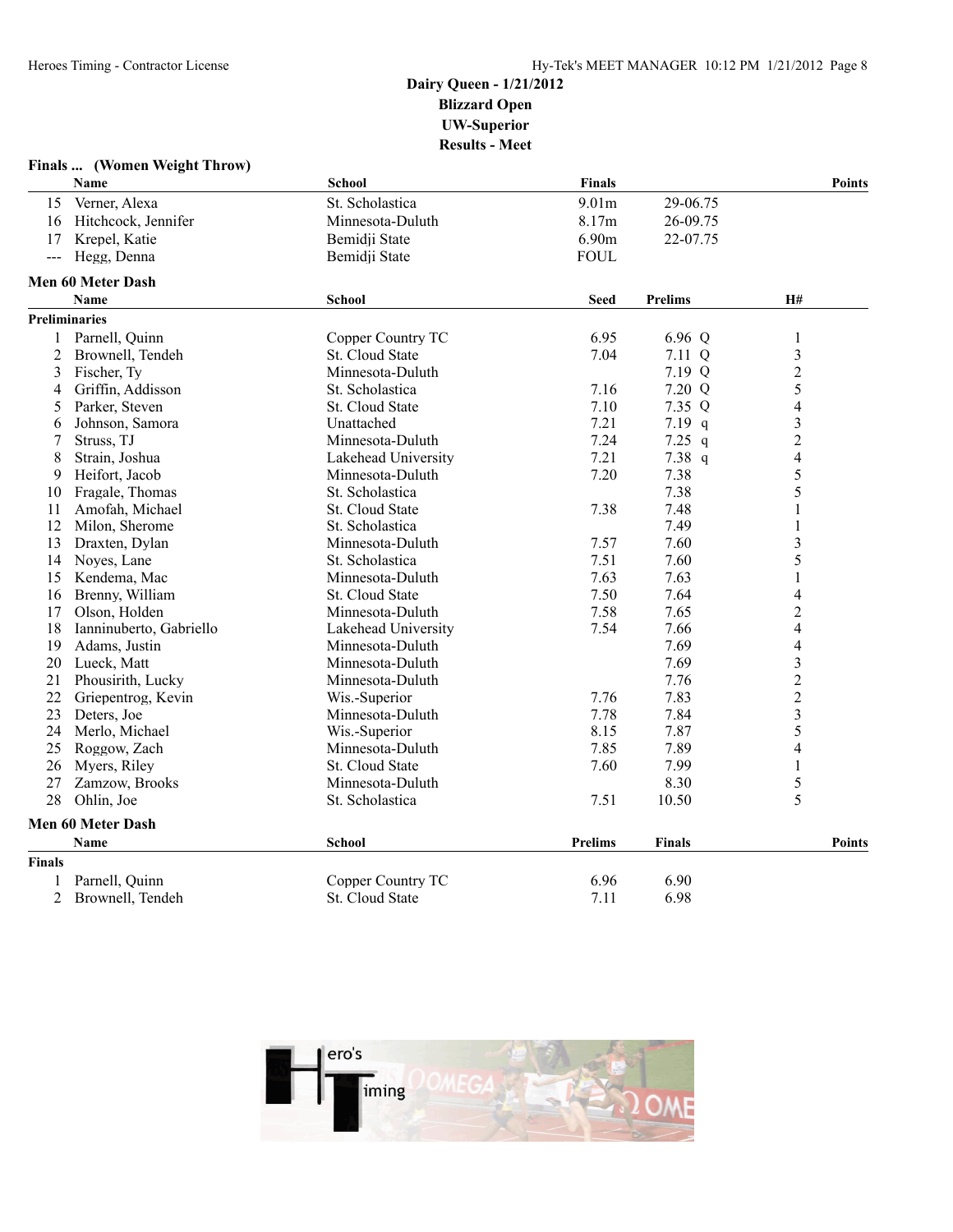| Finals |  |  | (Men 60 Meter Dash) |  |  |
|--------|--|--|---------------------|--|--|
|--------|--|--|---------------------|--|--|

|                | Name                      | <b>School</b>       | <b>Prelims</b> | <b>Finals</b> |                          | <b>Points</b> |
|----------------|---------------------------|---------------------|----------------|---------------|--------------------------|---------------|
| 3              | Fischer, Ty               | Minnesota-Duluth    | 7.19           | 7.16          |                          |               |
| 4              | Struss, TJ                | Minnesota-Duluth    | 7.25           | 7.20          |                          |               |
| 5              | Johnson, Samora           | Unattached          | 7.19           | 7.21          |                          |               |
| 6              | Griffin, Addisson         | St. Scholastica     | 7.20           | 7.24          |                          |               |
| 7              | Parker, Steven            | St. Cloud State     | 7.35           | 7.41          |                          |               |
| 8              | Strain, Joshua            | Lakehead University | 7.38           | 7.44          |                          |               |
|                | <b>Men 200 Meter Dash</b> |                     |                |               |                          |               |
|                | Name                      | <b>School</b>       | <b>Seed</b>    | <b>Finals</b> | <b>H#</b>                | <b>Points</b> |
| <b>Finals</b>  |                           |                     |                |               |                          |               |
| 1              | Parnell, Quinn            | Copper Country TC   | 22.50          | 22.81         | $\mathbf{1}$             |               |
| $\overline{2}$ | Brownell, Tendeh          | St. Cloud State     | 23.00          | 23.60         | $\overline{c}$           |               |
| 3              | Krause, Mitch             | Minnesota-Duluth    | 23.24          | 23.65         | $\overline{c}$           |               |
| 4              | McKay, Sam                | Copper Country TC   | 22.50          | 23.65         | $\mathbf{1}$             |               |
| 5              | Guentzel, Ryan            | St. Scholastica     | 23.67          | 23.81         | $\overline{\mathbf{3}}$  |               |
| 5              | Griffin, Addisson         | St. Scholastica     | 23.75          | 23.81         | 3                        |               |
| 7              | Parker, Steven            | St. Cloud State     | 23.00          | 24.39         | 1                        |               |
| 8              | Solarz, Derek             | Wis.-Superior       | 25.50          | 24.55         | 5                        |               |
| 9              | Barett, Derek             | St. Cloud State     | 24.04          | 24.59         | 4                        |               |
| 10             | Kendema, Mac              | Minnesota-Duluth    | 24.26          | 24.70         | 4                        |               |
| 11             | Hood. Nathan              | Copper Country TC   | 23.50          | 24.86         | 3                        |               |
| 12             | Draxten, Dylan            | Minnesota-Duluth    | 24.54          | 24.93         | $\overline{4}$           |               |
| 13             | Kalis, Ben                | Copper Country TC   | 23.40          | 25.20         | $\overline{c}$           |               |
| 14             | Noyes, Lane               | St. Scholastica     | 24.70          | 25.39         | 5                        |               |
| 15             | Griepentrog, Kevin        | Wis.-Superior       | 25.68          | 25.65         | 5                        |               |
| 16             | Bowers, Jamere            | Wis.-Superior       | 26.81          | 25.76         | 6                        |               |
| 17             | Merlo, Michael            | Wis.-Superior       | 26.50          | 26.17         | 6                        |               |
|                | <b>Men 300 Meter Dash</b> |                     |                |               |                          |               |
|                | <b>Name</b>               | <b>School</b>       | <b>Seed</b>    | <b>Finals</b> | H#                       | <b>Points</b> |
| <b>Finals</b>  |                           |                     |                |               |                          |               |
| 1              | Johnson, Samora           | Unattached          | 36.50          | 37.09         | 1                        |               |
| $\overline{c}$ | Grams, Jared              | Minnesota-Duluth    | 38.25          | 37.63         | $\overline{2}$           |               |
| 3              | Badhwa, Danny             | Minnesota-Duluth    | 36.66          | 37.87         | $\,1$                    |               |
| 4              | Heinz, Chaz               | Minnesota-Duluth    | 38.80          | 38.12         | $\overline{2}$           |               |
| 5              | Horoshak, Alex            | St. Scholastica     | 37.20          | 38.13         | $\mathbf{1}$             |               |
| 6              | Magomolla, Zakayo         | Wis.-Superior       | 37.51          | 38.22         | $\mathbf{1}$             |               |
| 7              | Perry, Steven             | St. Scholastica     | 38.00          | 38.44         | $\overline{c}$           |               |
| 8              | Traynor, Tyler            | Minnesota-Duluth    | 38.92          | 38.55         | 3                        |               |
| 9              | Davis, Jeremy             | St. Cloud State     |                | 38.56         | $\overline{\mathcal{A}}$ |               |
| 10             | Morris, Steve             | Minnesota-Duluth    |                | 38.81         | 4                        |               |
| 11             | Ianninuberto, Gabriello   | Lakehead University | 39.00          | 39.21         | 3                        |               |

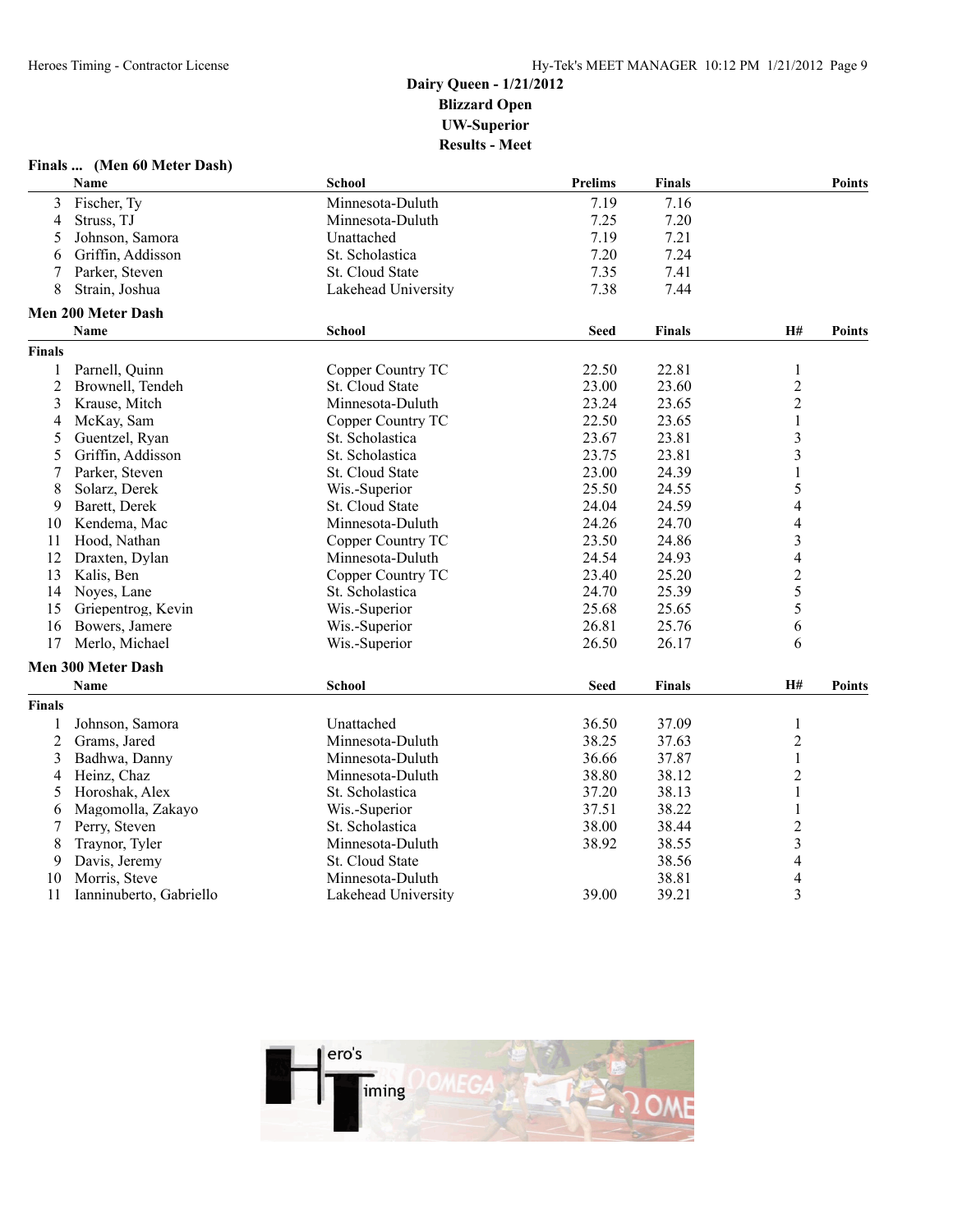|               | Finals  (Men 300 Meter Dash) |                     |             |               |                         |               |
|---------------|------------------------------|---------------------|-------------|---------------|-------------------------|---------------|
|               | Name                         | School              | <b>Seed</b> | <b>Finals</b> | H#                      | <b>Points</b> |
| 12            | Spalding, Patrick            | Copper Country TC   | 39.00       | 39.49         | $\overline{\mathbf{3}}$ |               |
| 13            | Heifort, Jacob               | Minnesota-Duluth    | 38.17       | 39.58         | $\overline{\mathbf{c}}$ |               |
| 14            | Warren, Anthony              | St. Scholastica     | 39.00       | 40.05         | 3                       |               |
| 15            | Shove, Shawn                 | Copper Country TC   |             | 40.29         | 4                       |               |
|               | Men 600 Meter Run            |                     |             |               |                         |               |
|               | <b>Name</b>                  | School              | <b>Seed</b> | <b>Finals</b> | H#                      | <b>Points</b> |
| <b>Finals</b> |                              |                     |             |               |                         |               |
| 1             | McDonough, Joseph            | Lakehead University | 1:23.00     | 1:28.04       | 1                       |               |
| 2             | Hosey, Jimmy                 | Minnesota-Duluth    | 1:25.65     | 1:28.64       | 1                       |               |
| 3             | Krause, Jesse                | Minnesota-Duluth    | 1:28.01     | 1:30.49       | $\mathbf{1}$            |               |
| 4             | Kostick, Rob                 | Minnesota-Duluth    |             | 1:31.72       | $\overline{c}$          |               |
| 5             | Allen, Zach                  | Minnesota-Duluth    | 1:27.93     | 1:32.45       | $\overline{c}$          |               |
| 6             | Behling, Scott               | Wis.-Superior       |             | 1:33.63       | $\overline{c}$          |               |
| 7             | Shove, Shawn                 | Copper Country TC   |             | 1:35.06       | $\overline{c}$          |               |
| 8             | Beesley, Dillon              | Wis.-Superior       |             | 1:35.31       | $\overline{c}$          |               |
| 9             | Kast, Andrew                 | Wis.-Superior       |             | 1:36.30       | $\mathbf{1}$            |               |
|               | Men 1000 Meter Run           |                     |             |               |                         |               |
|               | <b>Name</b>                  | <b>School</b>       | <b>Seed</b> | <b>Finals</b> |                         | <b>Points</b> |
| <b>Finals</b> |                              |                     |             |               |                         |               |
| 1             | Brown, Alastair              | Lakehead University | 2:33.00     | 2:34.03       |                         |               |
| 2             | Roske, Travis                | Lakehead University | 2:35.20     | 2:37.88       |                         |               |
| 3             | Toepfer, Cole                | Minnesota-Duluth    | 2:37.44     | 2:41.80       |                         |               |
| 4             | Brown, Chris                 | Lakehead University | 2:38.00     | 2:43.66       |                         |               |
| 5             | Chambers-Bedard, Geoff       | Lakehead University | 2:42.50     | 2:43.90       |                         |               |
| 6             | Tiberg, Cam                  | Unat-Wis.-Superior  |             | 2:44.12       |                         |               |
| 7             | Belluz, Ben                  | Lakehead University | 2:50.00     | 2:46.72       |                         |               |
| 8             | Rismay, Dalton               | Lakehead University | 2:37.60     | 2:50.42       |                         |               |
| 9             | Behling, Scott               | Wis.-Superior       |             | 2:50.72       |                         |               |
| 10            | Ensign, Joshua               | Wis.-Superior       |             | 2:51.30       |                         |               |
| 11            | Krettek, Evan                | Copper Country TC   | 2:40.00     | 2:51.35       |                         |               |
| 12            | Maile, Paul                  | St. Cloud State     | 2:45.00     | 2:52.83       |                         |               |
|               | Men 1 Mile Run               |                     |             |               |                         |               |
|               | <b>Name</b>                  | <b>School</b>       | <b>Seed</b> | <b>Finals</b> |                         | <b>Points</b> |
| <b>Finals</b> |                              |                     |             |               |                         |               |
| 1             | Brown, Alastair              | Lakehead University | 4:18.00     | 4:16.92       |                         |               |
| 2             | Roske, Travis                | Lakehead University | 4:23.50     | 4:29.98       |                         |               |
| 3             | Johnson, Joel                | Minnesota-Duluth    | 4:38.60     | 4:33.08       |                         |               |
| 4             | Brown, Chris                 | Lakehead University | 4:24.40     | 4:33.25       |                         |               |
| 5             | Saccoman, Sam                | Minnesota-Duluth    | 4:29.99     | 4:33.66       |                         |               |

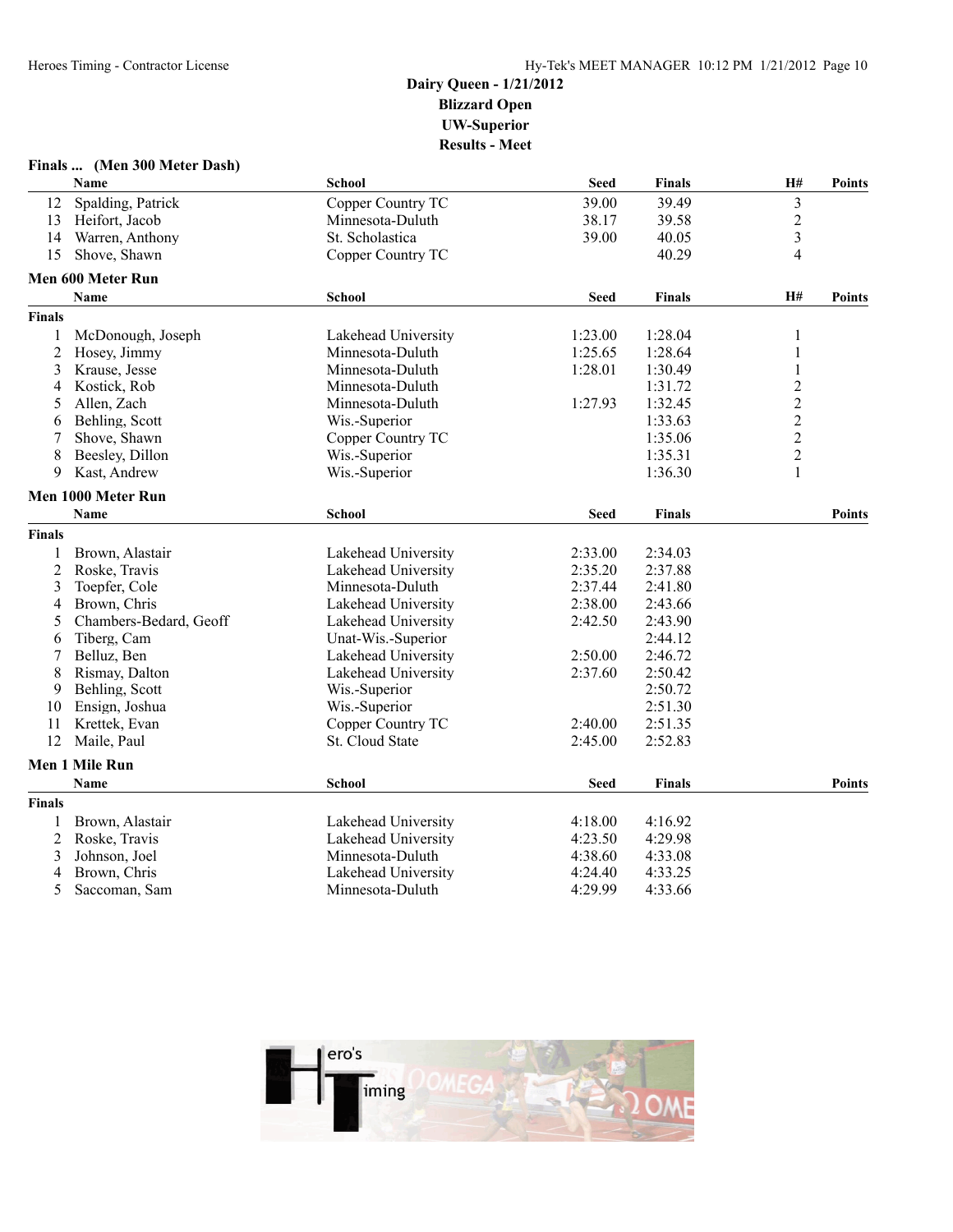| Finals | (Men 1 Mile Run) |
|--------|------------------|
|--------|------------------|

| <b>School</b><br>Name                                          | <b>Seed</b> | <b>Finals</b>  | <b>Points</b> |
|----------------------------------------------------------------|-------------|----------------|---------------|
| Nygaard, Nick<br>Minnesota-Duluth<br>6                         | 4:36.24     | 4:35.52        |               |
| 7<br>Anderson, Dylan<br>Copper Country TC                      | 4:45.00     | 4:36.91        |               |
| 8<br>Nitz, Calvin<br>Copper Country TC                         | 4:37.00     | 4:37.38        |               |
| Koivisto, Karl<br>Copper Country TC<br>9                       |             | 4:37.40        |               |
| Belluz, Ben<br>Lakehead University<br>10                       | 4:32.50     | 4:37.68        |               |
| 11<br>Rismay, Dalton<br>Lakehead University                    | 4:23.50     | 4:42.03        |               |
| Chambers-Bedard, Geoff<br>12<br>Lakehead University            | 4:28.10     | 4:43.83        |               |
| Kostick, Rob<br>Minnesota-Duluth<br>13                         | 4:39.94     | 4:44.48        |               |
| 14<br>Greenwood, Paul<br>St. Cloud State                       | 4:32.00     | 4:45.95        |               |
| Minnesota-Duluth<br>15<br>Rolling, Ray                         |             | 4:49.02        |               |
| McBurney, Michael<br>Minnesota-Duluth<br>16                    | 4:36.24     | 4:49.40        |               |
| Wimmer, Nick<br>17<br>Copper Country TC                        | 4:44.00     | 4:54.25        |               |
| St. Scholastica<br>18<br>Dunstan, Tim                          |             | 4:58.85        |               |
| Linn, Jimmy<br>St. Scholastica<br>19                           |             | 5:02.04        |               |
| 20<br>Cyr, Eric<br>Minnesota-Duluth                            |             | 5:03.57        |               |
| 21<br>Soule, Ryan<br>St. Scholastica                           |             | 5:12.01        |               |
| 22<br>Riley, Brian<br>St. Scholastica                          |             | 5:12.58        |               |
| Men 3000 Meter Run                                             |             |                |               |
| <b>Name</b><br>School                                          | <b>Seed</b> | <b>Finals</b>  | <b>Points</b> |
| <b>Finals</b>                                                  |             |                |               |
| Eason, Ryan<br>Minnesota-Duluth<br>1                           |             | 9:01.41        |               |
| $\overline{2}$<br>Hulstein, Rodney<br>Unat-Lakehead University | 9:00.00     | 9:03.87        |               |
| 3<br>Nielsen, Dan<br>Minnesota-Duluth                          |             | 9:06.64        |               |
| Handorff, Aaron<br>Minnesota-Duluth<br>4                       |             | 9:08.22        |               |
| Hicks, Jared<br>St. Cloud State<br>5                           | 9:10.00     | 9:08.84        |               |
| Nygaard, Nick<br>Minnesota-Duluth<br>6                         | 9:20.93     | 9:13.01        |               |
| Alaugnon, Dominique<br>Lakehead University<br>7                | 9:00.00     | 9:13.57        |               |
| 8<br>Pucci, Antonio<br>Lakehead University                     | 9:10.00     | 9:15.62        |               |
| Stevens, Tyler<br>Minnesota-Duluth<br>9                        |             | 9:28.22        |               |
| Parsell, Eric<br>Copper Country TC<br>10                       | 9:15.00     | 9:29.89        |               |
| 11<br>Lasch, Tim<br>Minnesota-Duluth                           | 9:42.75     | 9:31.03        |               |
| 12<br>Copper Country TC<br>Kampstra, Bradon                    | 9:15.00     | 9:35.14        |               |
| 13<br>Price, Connor<br>Lakehead University                     | 9:12.00     | 9:35.16        |               |
| 14<br>Bolthouse, Alec<br>Copper Country TC                     | 9:45.00     | 9:56.11        |               |
| 15<br>Schubert, Ethan<br>St. Scholastica                       |             | 10:14.18       |               |
| Haling, Brandon<br>16<br>Wis.-Superior                         | 10:58.01    | 10:30.49       |               |
| <b>Men 60 Meter Hurdles</b>                                    |             |                |               |
| <b>School</b><br>Name                                          | <b>Seed</b> | <b>Prelims</b> | H#            |
| <b>Preliminaries</b>                                           |             |                |               |
| St. Cloud State<br>Davis, Jeremy                               | 8.67        | 8.76 Q         | 2             |

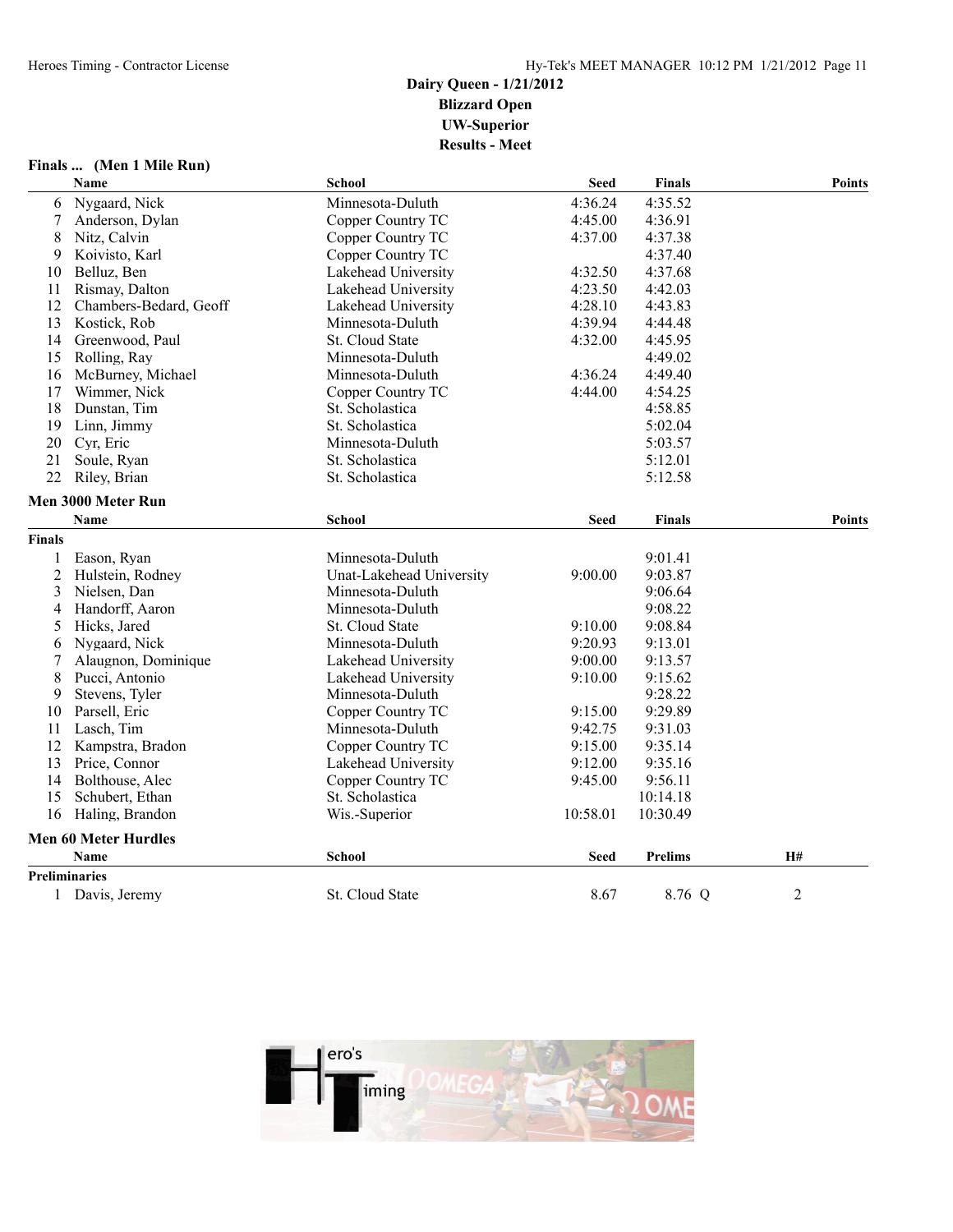### **Preliminaries ... (Men 60 Meter Hurdles)**

|               | Name                         | School                 | <b>Seed</b>    | <b>Prelims</b> | H#             |               |
|---------------|------------------------------|------------------------|----------------|----------------|----------------|---------------|
| 2             | Barett, Derek                | St. Cloud State        | 8.59           | 8.85 Q         | 1              |               |
| 3             | Kalis, Ben                   | Copper Country TC      | 8.80           | 9.03 q         | $\overline{c}$ |               |
| 4             | Lundgren, Brent              | Minnesota-Duluth       | 9.51           | 9.33 q         | 1              |               |
| 5             | Doran, Christopher           | St. Scholastica        | 9.16           | 9.36 $q$       | $\mathbf{1}$   |               |
| 6             | Guthrie, Ryan                | Wis.-Superior          | 9.50           | 9.74 $q$       | $\overline{c}$ |               |
| 7             | Ball, Braxton                | St. Scholastica        | 9.59           | 9.93 $q$       | $\mathbf{1}$   |               |
| 8             | Spalding, Patrick            | Copper Country TC      | 9.60           | 9.99q          | $\overline{c}$ |               |
| 9             | Stevens, Connor              | St. Scholastica        | 9.41           | 10.32          | $\overline{2}$ |               |
|               | <b>Men 60 Meter Hurdles</b>  |                        |                |                |                |               |
|               | <b>Name</b>                  | <b>School</b>          | <b>Prelims</b> | <b>Finals</b>  |                | <b>Points</b> |
| <b>Finals</b> |                              |                        |                |                |                |               |
| 1             | Davis, Jeremy                | <b>St. Cloud State</b> | 8.76           | 8.69           |                |               |
| 2             | Kalis, Ben                   | Copper Country TC      | 9.03           | 8.90           |                |               |
| 3             | Barett, Derek                | St. Cloud State        | 8.85           | 8.95           |                |               |
| 4             | Doran, Christopher           | St. Scholastica        | 9.36           | 9.13           |                |               |
| 5             | Lundgren, Brent              | Minnesota-Duluth       | 9.33           | 9.22           |                |               |
| 6             | Guthrie, Ryan                | Wis.-Superior          | 9.74           | 9.42           |                |               |
| 7             | Spalding, Patrick            | Copper Country TC      | 9.99           | 9.88           |                |               |
|               | <b>Men 200 Meter Hurdles</b> |                        |                |                |                |               |
|               | <b>Name</b>                  | <b>School</b>          | <b>Seed</b>    | <b>Finals</b>  | H#             | <b>Points</b> |
| <b>Finals</b> |                              |                        |                |                |                |               |
| 1             | Reijo, Matt                  | Wis.-Superior          | 26.39          | 26.26          | 1              |               |
| 2             | Stevens, Connor              | St. Scholastica        | 28.00          | 26.89          | 3              |               |
| 3             | Ball, Braxton                | St. Scholastica        | 27.50          | 27.01          | $\mathbf{1}$   |               |
| 4             | Lundgren, Brent              | Minnesota-Duluth       |                | 27.62          | $\overline{c}$ |               |
| 5             | Guthrie, Ryan                | Wis.-Superior          | 29.75          | 27.91          | $\overline{2}$ |               |
| 6             | Urban, Scott                 | Minnesota-Duluth       |                | 28.41          | 3              |               |
|               | Men 4x400 Meter Relay        |                        |                |                |                |               |
|               | <b>Team</b>                  | Relay                  | <b>Seed</b>    | Finals         | H#             | <b>Points</b> |
|               |                              |                        |                |                |                |               |
| <b>Finals</b> |                              |                        |                |                |                |               |
|               | Lakehead University          | A                      | 3:32.00        | 3:31.70        | 1              |               |
| 2             | Minnesota-Duluth             | A                      | 3:33.33        | 3:33.48        | 1              |               |
| 3             | Wis.-Superior                | A                      | 3:35.84        | 3:39.78        | 1              |               |
| 4             | Copper Country TC            | A                      |                | 3:40.85        | $\overline{c}$ |               |
| 5             | Minnesota-Duluth             | $\mathcal{C}$          |                | 3:45.90        | $\mathbf{1}$   |               |
| 6             | Lakehead University          | $\boldsymbol{B}$       | 3:40.00        | 3:46.45        | 1              |               |
| 7             | Unat-Wis.-Superior           | $\mathbf{A}$           | 3:50.46        | 3:49.02        | $\overline{c}$ |               |
| 8             | Minnesota-Duluth             | $\boldsymbol{B}$       |                | 3:50.01        | $\overline{c}$ |               |
| 9             | St. Cloud State              | A                      |                | 3:50.51        | $\mathbf{1}$   |               |

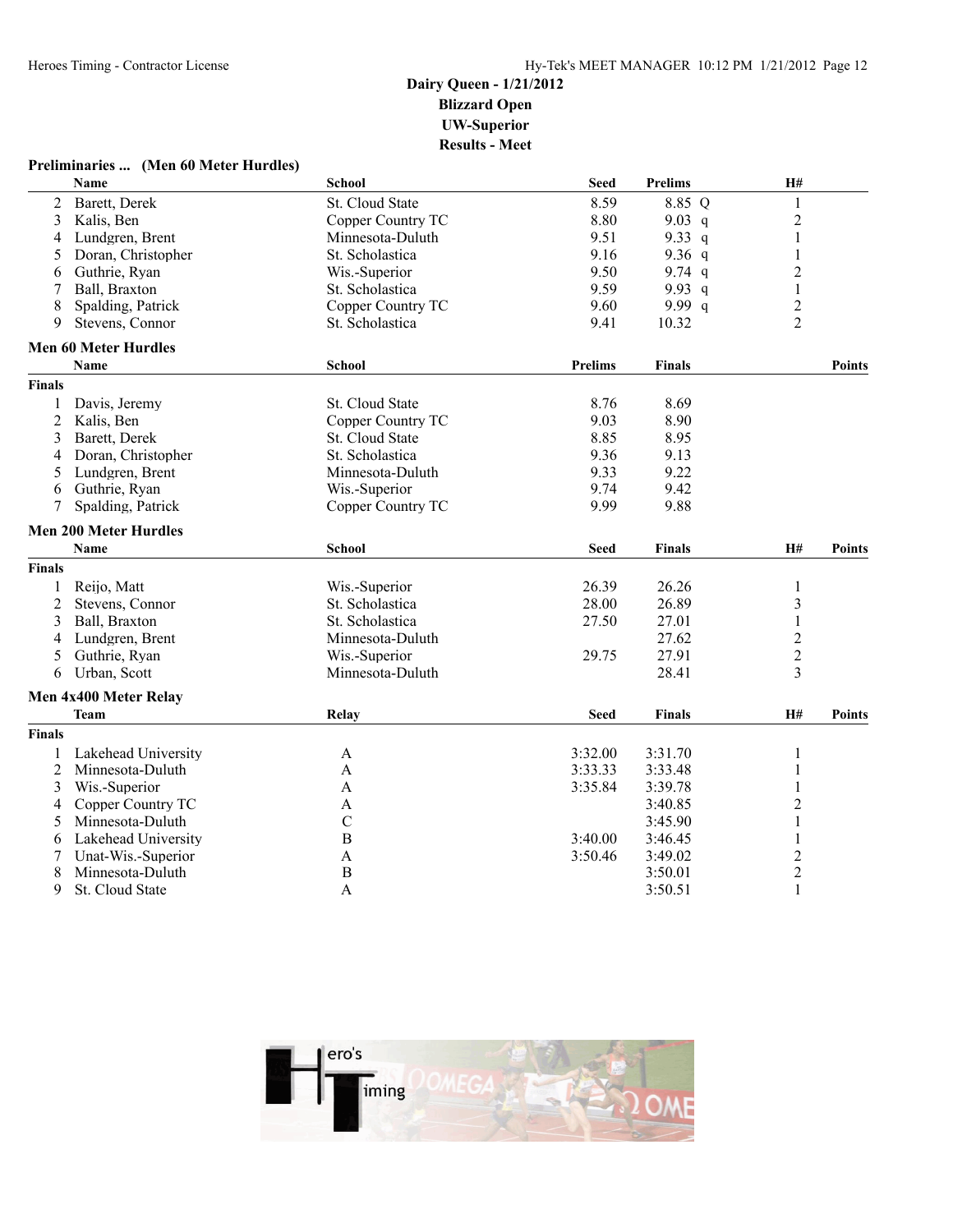|                | Finals  (Men 4x400 Meter Relay) |                        |                   |               |                |               |
|----------------|---------------------------------|------------------------|-------------------|---------------|----------------|---------------|
|                | Team                            | Relay                  | <b>Seed</b>       | Finals        | H#             | <b>Points</b> |
| 10             | Lakehead University             | $\mathcal{C}$          | 3:50.00           | 3:53.83       | $\overline{2}$ |               |
| 11             | St. Scholastica                 | A                      | 3:36.00           | 3:55.04       | $\overline{c}$ |               |
| 12             | Wis.-Superior                   | B                      | 3:56.46           | 3:57.09       | $\overline{2}$ |               |
|                | Men 1600 Sprint Medley          |                        |                   |               |                |               |
|                | <b>Team</b>                     | Relay                  | <b>Seed</b>       | <b>Finals</b> |                | <b>Points</b> |
| Finals         |                                 |                        |                   |               |                |               |
| 1              | Minnesota-Duluth                | A                      | 3:38.41           | 3:39.89       |                |               |
| $\overline{2}$ | Minnesota-Duluth                | B                      | 3:39.95           | 3:41.19       |                |               |
| 3              | Wis.-Superior                   | A                      | 3:43.07           | 3:45.49       |                |               |
| 4              | Minnesota-Duluth                | $\mathcal{C}$          |                   | 3:49.44       |                |               |
| 5              | St. Scholastica                 | A                      | 3:43.00           | 3:51.42       |                |               |
|                | <b>Men High Jump</b>            |                        |                   |               |                |               |
|                | Name                            | <b>School</b>          | <b>Finals</b>     |               |                | <b>Points</b> |
| Finals         |                                 |                        |                   |               |                |               |
| 1              | Braaten, David                  | St. Cloud State        | 1.92m             | 6-03.50       |                |               |
| 2              | Knop, Nathan                    | Minnesota-Duluth       | 1.87m             | 6-01.50       |                |               |
| 2              | Banker, Brendan                 | Copper Country TC      | 1.87m             | 6-01.50       |                |               |
| 4              | Heffele, Andy                   | Minnesota-Duluth       | 1.87m             | 6-01.50       |                |               |
| 5              | Gahr, Eric                      | Minnesota-Duluth       | 1.77m             | 5-09.75       |                |               |
| 6              | Adams, Justin                   | Minnesota-Duluth       | 1.77m             | 5-09.75       |                |               |
| 7              | Niemann, Ben                    | Minnesota-Duluth       | 1.72m             | 5-07.75       |                |               |
| 8              | Myers, Riley                    | St. Cloud State        | 1.67m             | 5-05.75       |                |               |
|                | Urban, Scott                    | Minnesota-Duluth       | $NH$              |               |                |               |
| ---            | Zamzow, Brooks                  | Minnesota-Duluth       | $\rm{NH}$         |               |                |               |
| $---$          | Marcella, Aaron                 | St. Scholastica        | $\rm{NH}$         |               |                |               |
|                | <b>Men Pole Vault</b>           |                        |                   |               |                |               |
|                | <b>Name</b>                     | School                 | Finals            |               |                | <b>Points</b> |
| Finals         |                                 |                        |                   |               |                |               |
| 1              | Beutz, Jason                    | Unattached             | 4.60m             | 15-01.00      |                |               |
| 2              | Fuller, Andrew                  | St. Cloud State        | 4.45m             | 14-07.25      |                |               |
| 3              | Lueck, Matt                     | Minnesota-Duluth       | 4.30m             | 14-01.25      |                |               |
| 4              | Olson, Kevin                    | Wis.-Superior          | 4.30 <sub>m</sub> | 14-01.25      |                |               |
| 5              | Beckwith, Luke                  | St. Scholastica        | 4.15m             | 13-07.25      |                |               |
| 6              | Myers, Riley                    | <b>St. Cloud State</b> | 3.70m             | 12-01.50      |                |               |
| 7              | Niemann, Ben                    | Minnesota-Duluth       | 3.55m             | 11-07.75      |                |               |
| 8              | Niebuhr, Riley                  | Minnesota-Duluth       | 3.55m             | 11-07.75      |                |               |
| 9              | Urban, Scott                    | Minnesota-Duluth       | 3.10m             | $10-02.00$    |                |               |
| 10             | Zamzow, Brooks                  | Minnesota-Duluth       | 2.80m             | $9 - 02.25$   |                |               |
| $---$          | Phousirith, Lucky               | Minnesota-Duluth       | NH                |               |                |               |
|                |                                 |                        |                   |               |                |               |

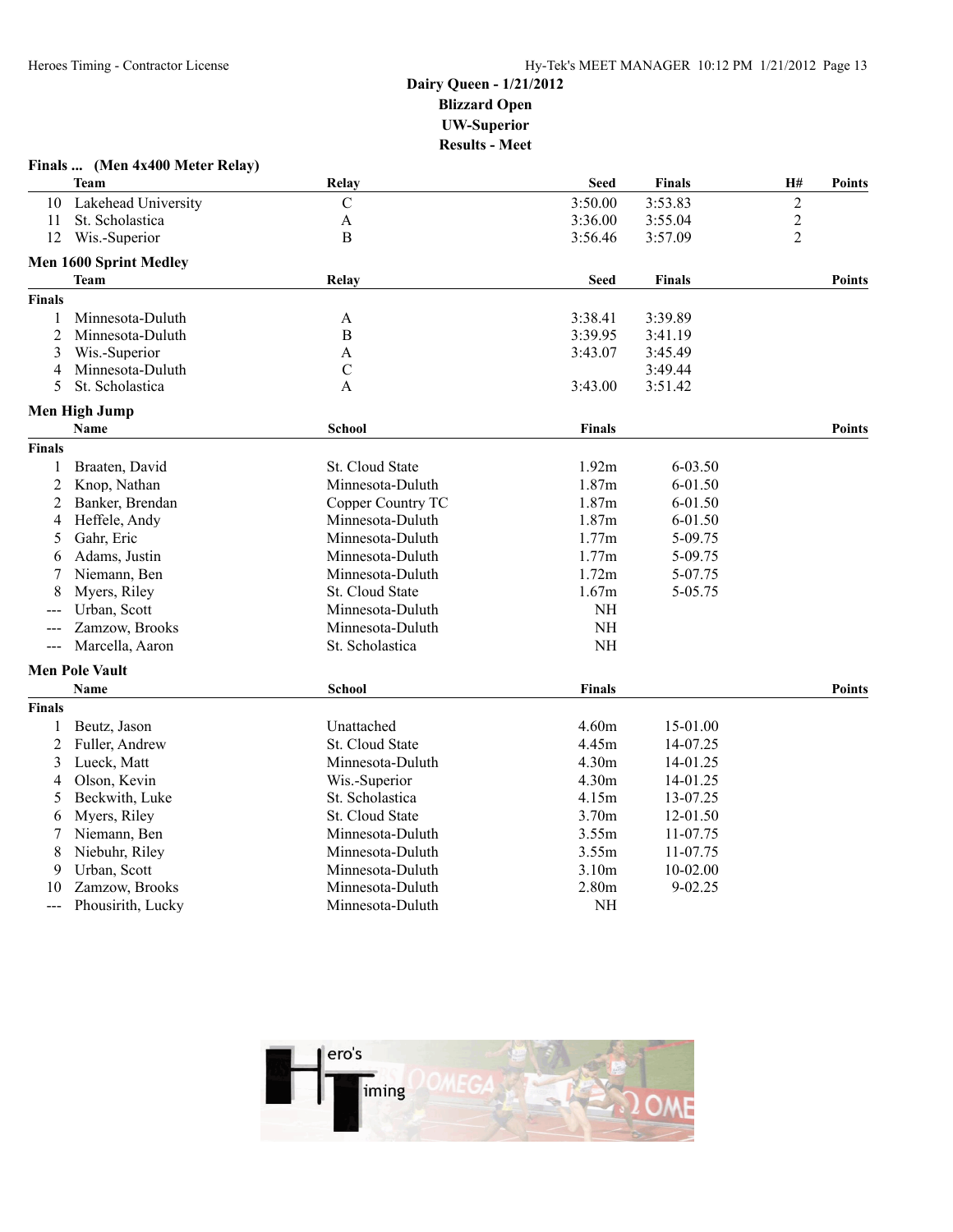### **Finals ... (Men Pole Vault)**

|                | Name                    | <b>School</b>       | <b>Finals</b> |              | <b>Points</b> |
|----------------|-------------------------|---------------------|---------------|--------------|---------------|
|                | Brenny, William         | St. Cloud State     | <b>NH</b>     |              |               |
|                | <b>Men Long Jump</b>    |                     |               |              |               |
|                | Name                    | <b>School</b>       | <b>Finals</b> |              | <b>Points</b> |
| <b>Finals</b>  |                         |                     |               |              |               |
| 1              | Fischer, Ty             | Minnesota-Duluth    | 6.72m         | 22-00.75     |               |
| $\overline{2}$ | Amofah, Michael         | St. Cloud State     | 6.64m         | 21-09.50     |               |
| 3              | Hood, Nathan            | Copper Country TC   | 6.54m         | 21-05.50     |               |
| 4              | McKay, Sam              | Copper Country TC   | 6.40m         | 21-00.00     |               |
| 5              | Milon, Sherome          | St. Scholastica     | 6.38m         | 20-11.25     |               |
| 6              | Horoshak, Alex          | St. Scholastica     | 6.21m         | 20-04.50     |               |
| 7              | Ianninuberto, Gabriello | Lakehead University | 6.18m         | 20-03.50     |               |
| 8              | Olson, Kevin            | Wis.-Superior       | 6.02m         | 19-09.00     |               |
| 9              | Spalding, Patrick       | Copper Country TC   | 5.87m         | 19-03.25     |               |
| 10             | Spence-Zurek, Dakota    | Minnesota-Duluth    | 5.86m         | 19-02.75     |               |
| 11             | Deters, Joe             | Minnesota-Duluth    | 5.78m         | 18-11.75     |               |
| 12             | Stevens, Connor         | St. Scholastica     | 5.56m         | 18-03.00     |               |
| 13             | Trentor, Shane          | Wis.-Superior       | 5.53m         | 18-01.75     |               |
| 14             | Adams, Justin           | Minnesota-Duluth    | 5.52m         | 18-01.50     |               |
| 15             | Carlson, Benjamin       | St. Scholastica     | 5.49m         | 18-00.25     |               |
|                | <b>Men Triple Jump</b>  |                     |               |              |               |
|                | Name                    | School              | <b>Finals</b> |              | <b>Points</b> |
| Finals         |                         |                     |               |              |               |
|                | Ianninuberto, Gabriello | Lakehead University | 12.62m        | $41 - 05.00$ |               |
| $\overline{2}$ | Strain, Joshua          | Lakehead University | 12.51m        | 41-00.50     |               |
| 3              | Trentor, Shane          | Wis.-Superior       | 12.50m        | 41-00.25     |               |
| 4              | Drinkwine, Peter        | St. Scholastica     | 12.49m        | 40-11.75     |               |
| 5              | Awosika, Tomi           | Minnesota-Duluth    | 12.36m        | 40-06.75     |               |
| 6              | Carlson, Benjamin       | St. Scholastica     | 11.90m        | 39-00.50     |               |
| 7              | McDonald, Jeff          | Unattached          | 11.79m        | 38-08.25     |               |
| 8              | Deters, Joe             | Minnesota-Duluth    | 11.76m        | 38-07.00     |               |
| 9              | Spence-Zurek, Dakota    | Minnesota-Duluth    | 11.54m        | 37-10.50     |               |
|                | <b>Men Shot Put</b>     |                     |               |              |               |
|                | <b>Name</b>             | <b>School</b>       | <b>Finals</b> |              | <b>Points</b> |
| <b>Finals</b>  |                         |                     |               |              |               |
| 1              | Paulick, Ryan           | St. Cloud State     | 14.42m        | 47-03.75     |               |
| 2              | Loughran, Dan           | Minnesota-Duluth    | 13.81m        | 45-03.75     |               |
| 3              | Saez, Rafael            | St. Cloud State     | 13.68m        | 44-10.75     |               |
| 4              | Howard, John            | St. Scholastica     | 13.10m        | 42-11.75     |               |
| 5              | Lyscio, Tom             | St. Scholastica     | 12.81m        | 42-00.50     |               |